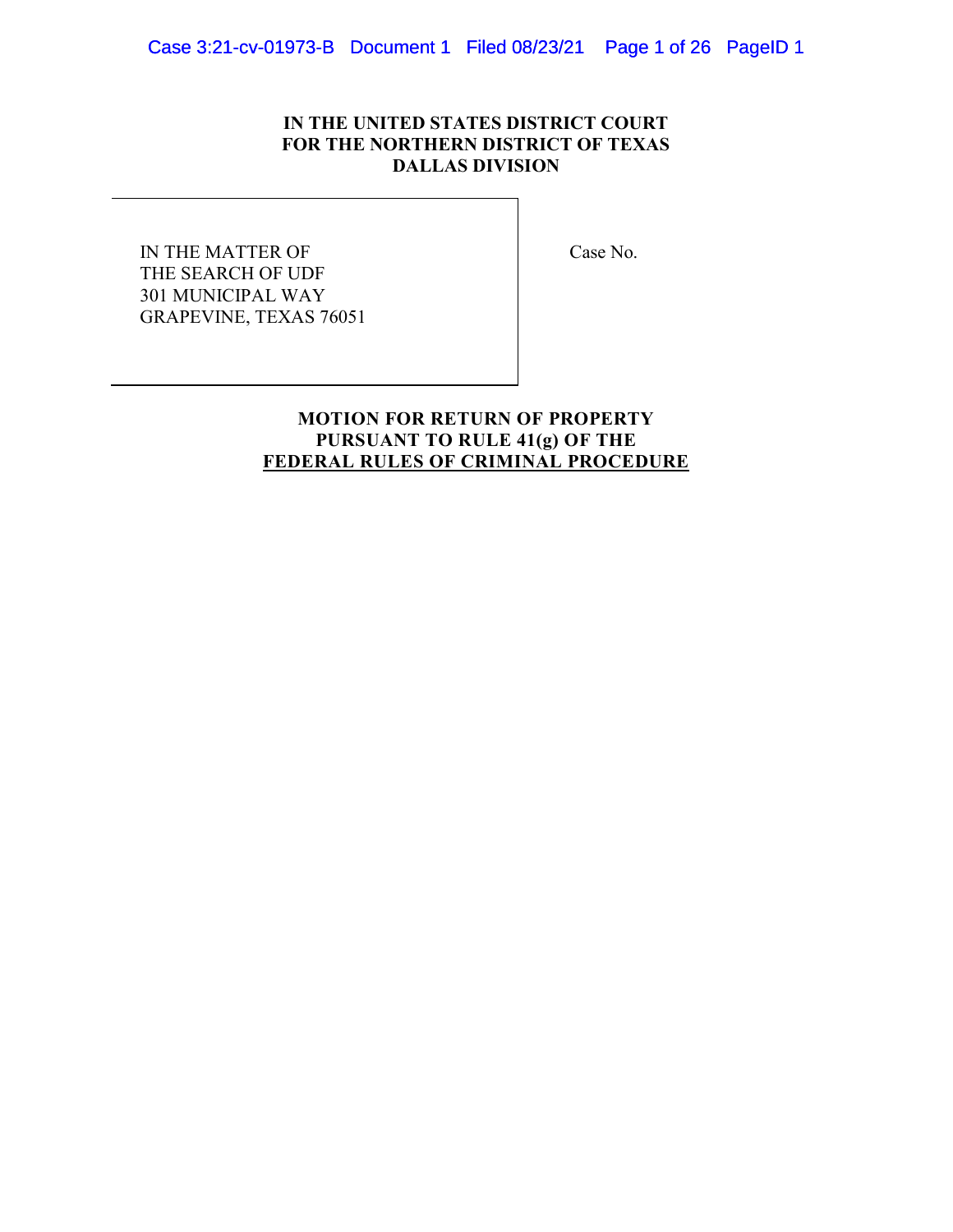# I. INTRODUCTION

 $\overline{a}$ 

United Development Funding ("UDF")<sup>1</sup> files this motion pursuant to Rule  $41(g)$  of the Federal Rules of Criminal Procedure seeking the return of all property seized during the execution of a search warrant at UDF's Grapevine, Texas headquarters on February 18, 2016.<sup>2</sup> The FBI's unconstitutionally overbroad search resulted in the seizure of virtually every paper and electronic document at UDF's headquarters.<sup>3</sup> UDF now seeks the return of the seized materials, including its privileged documents, in accordance with the Fifth Circuit's recent ruling in Harbor Healthcare System, L.P. v. United States, No. 19-20624, 2021 WL 3009732 (5th Cir. July 15, 2021). In Harbor Healthcare, the Fifth Circuit confirmed that a company—like UDF — "remains injured as long as the government retains its privileged documents" due to the "ongoing intrusion into its privacy and the continued possession [by DOJ] of attorney-client privileged documents." Id. at \*6. That is precisely the unabated injury sustained here.

The magnitude of the injury to UDF cannot be understated. Throughout 2015, the Securities and Exchange Commission ("SEC") was conducting a parallel investigation of UDF in

<sup>&</sup>lt;sup>1</sup> United Development Funding (UDF) represents a family of funds which are designed primarily to provide financing to seasoned and accomplished developers for the acquisition of land and the phased development of single family residential communities. This family of funds includes, inter alia, UMTH Land Development LP, United Development Funding LP; United Development Funding II LP; United Development Funding III LP; United Development Funding IV; United Development Funding V; United Mortgage Trust; UMT Services, Inc.; UMT Holdings, LP; UMT Home Finance LP; UMT Home Finance II, LP; UMT Properties LP; UMTH General Services LP; UMTH Funding Services LP; UMTH Lending Company LP; UDF Holdings LP; UDF Services LLC; UDF Gen Par LLC; UDF Paramount MOF Investors LLC; UDF Texas Two LP; UDF Mutli-Family Opportunities GenPar LLC; UDFH General Services LP; UDFH Land Development LP; UMTH Loan Servicing LP; United Development Funding, Inc; United Development Funding II, Inc.; United Development Funding IV Operating Partnership LP; UDF IV Acquisitions Manager LLC; and United Development Funding X.

<sup>&</sup>lt;sup>2</sup> The Federal Bureau of Investigation ("FBI-Dallas") and United States Attorney's Office for the Northern District of Texas ("USAO-NDTX" and collectively "DOJ") prepared the search warrant affidavit that resulted in the issuance and execution of the warrant that caused FBI-Dallas to seize the paper and electronic documents at issue here.

<sup>&</sup>lt;sup>3</sup> On January 15, 2019, various UDF entities filed a sealed motion in Case No. 3-19MC-004-B. That sealed motion did not seek the relief sought herein.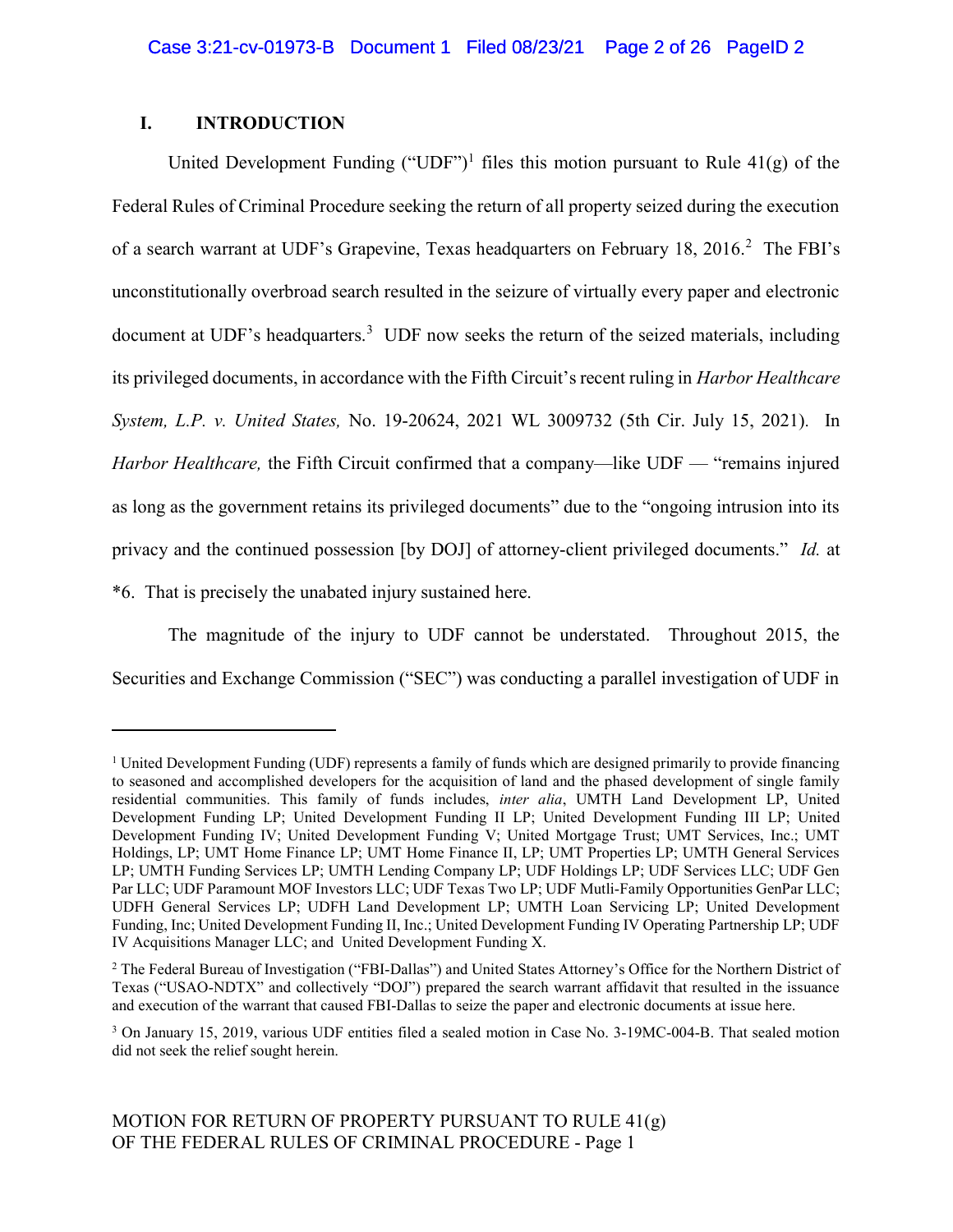## Case 3:21-cv-01973-B Document 1 Filed 08/23/21 Page 3 of 26 PageID 3

close coordination with the USAO-NDTX and FBI-Dallas. The SEC requested and received voluminous documents and testimony from UDF and various UDF employees on a broad array of issues related to UDF's business. UDF retained outside counsel to advise with respect to the SEC investigation. The USAO-NDTX was aware that UDF had retained outside counsel with respect to the SEC investigation and that UDF's Board of Trustees had established an Independent Committee, which had retained counsel at the law firm of Thompson & Knight to conduct an internal evaluation and review of UDF executive management's business-related activity and UDF's accounting during the relevant time period encompassed by the SEC inquiry. The USAO-NDTX also had access to the voluminous documents and testimony UDF had provided to the SEC.

Naturally, UDF, with a publicly traded REIT, had voluntarily cooperated in the SEC investigation, and those efforts generated substantial volumes of privileged materials both internally within UDF and between UDF and its outside counsel handling the SEC and Independent Committee matters. UDF also utilized Melissa Youngblood, an attorney and COO of UDF's manager, and CEO Hollis Greenlaw, also an attorney, to advise internally on legal matters and the multitude of daily dealings with UDF's outside counsel and other attorneys in UDF's real estate finance operations. These communications resulted in additional privileged material on a regular basis.

Nevertheless, on February 18, 2016, without even a modicum of apparent consideration of UDF's obvious generation and retention of vast quantities of privileged materials, and without alerting the U.S. Magistrate Judge as to the presence of such an array of privileged materials, FBI Dallas raided UDF's headquarters and seized terabytes of electronic data and over 700 boxes of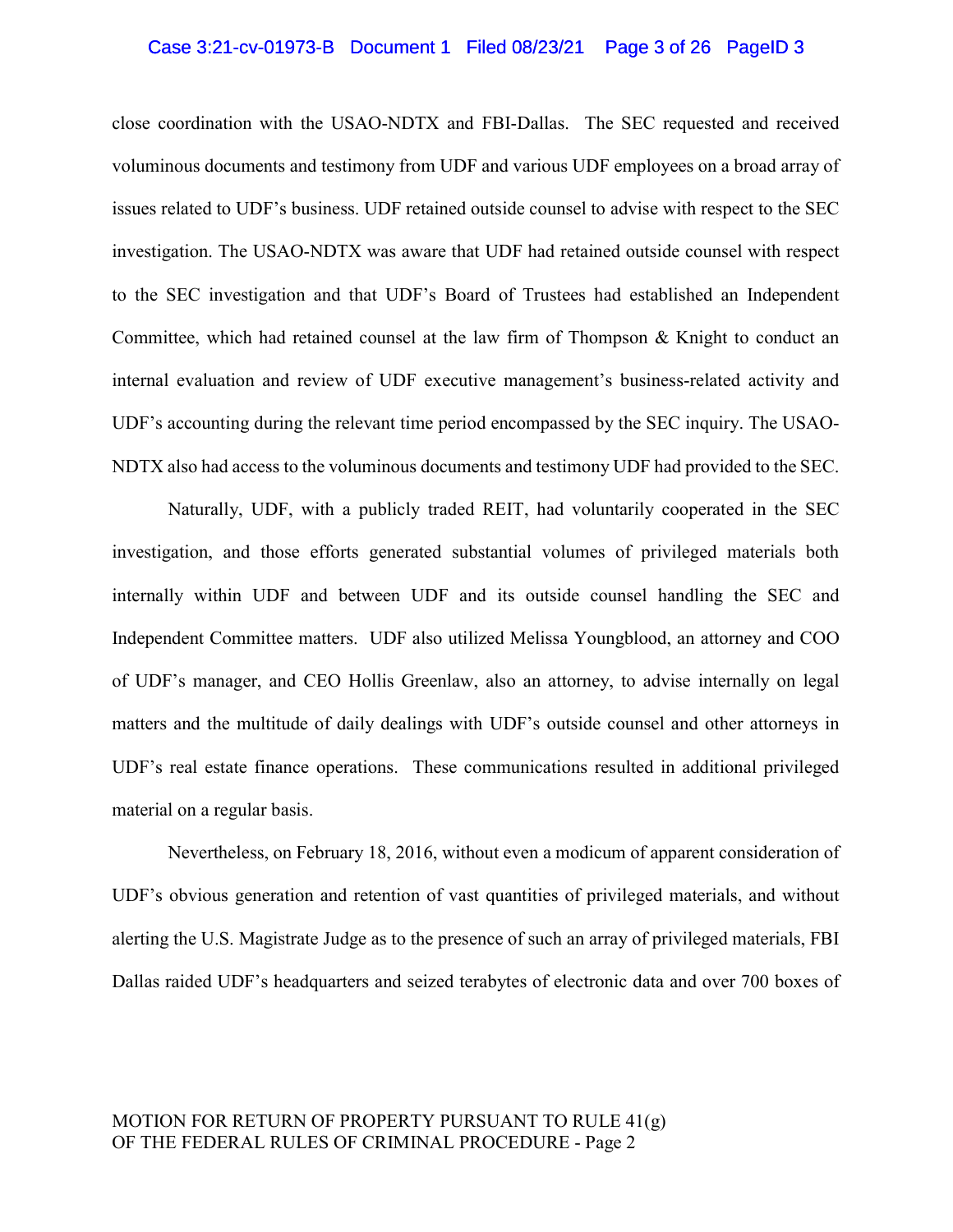## Case 3:21-cv-01973-B Document 1 Filed 08/23/21 Page 4 of 26 PageID 4

paper documents and physical items, including voluminous privileged materials<sup>4</sup> on UDF's server and from the offices of attorney Melissa Youngblood, UDF's CEO attorney Hollis Greenlaw, and UMT Holdings' Chairman Todd Etter. The government did so without any apparent consideration of UDF's retention of vast amounts of privileged materials and apparently without preclearing a privilege protocol with the Magistrate Judge who issued the warrant. Further, FBI Agent Christine Edson, the Prosecution Team's lead agent, led the UDF search as well as the seizure of material from Ms. Youngblood's office – including the seizure of materials plainly marked "privileged."

Now, more than five and one-half full years after the seizure of UDF's privileged documents and despite repeated demands, the Government has refused to return either the privileged or out of scope documents and has refused to share the following basic and essential information to evaluate the alarming scope and depth of their dereliction:

- (1) Whether the USAO-NDTX obtained judicial preauthorization to seize UDF's privileged materials during the search;
- (2) The filter protocol, if any, established and utilized to protect UDF's privileged materials;
- (3) The process, if any, used to ensure the Prosecution Team did not get access to UDF's privileged materials or that such materials were not promoted to them;
- (4) A description of all materials already provided to the Prosecution Team;
- (5) A list of the agents who executed the search sufficient to determine whether any Filter Team agent was present; and,
- (6) Information sufficient to determine whether the Prosecution Team has been contaminated by access to privileged materials, given that, as described below, the USAO-NDTX did not have any privilege-review Assistant United States Attorney assigned to supervise the Filter Team for approximately two years.

<sup>4</sup> For the purpose of this motion "attorney-client privileged material" or "privileged material" includes attorney work product.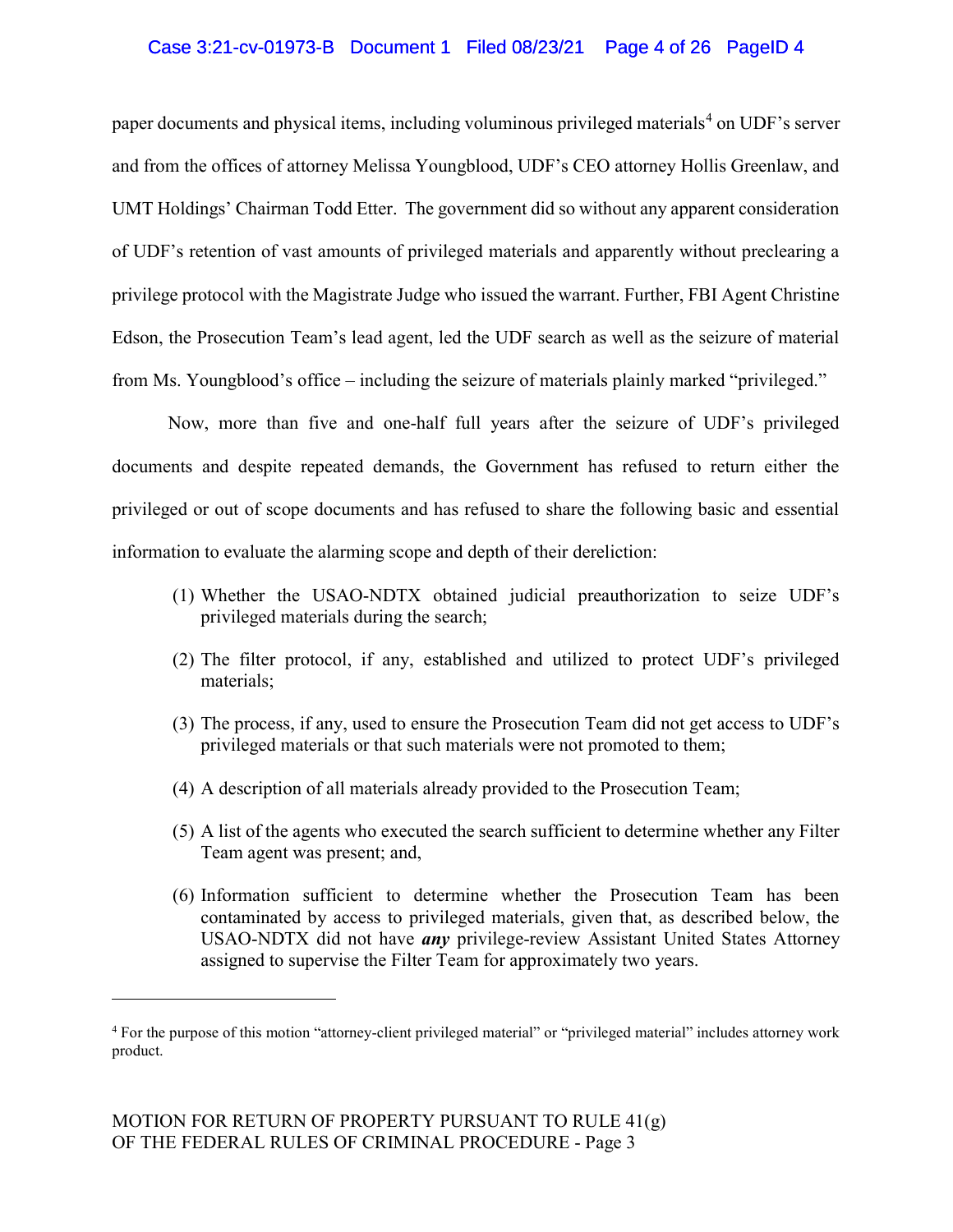## Case 3:21-cv-01973-B Document 1 Filed 08/23/21 Page 5 of 26 PageID 5

Importantly, since seizing these materials more than five and one-half years ago, the USAO-NDTX has not filed any criminal charges in this matter and, has repeatedly expressed its lack of intention to charge any UDF entity.

Absent the implementation and use of a legitimate filter team protocol prior to and following the search, the contamination of a prosecution team cannot be cured. Here, it appears that the Prosecution Team first knowingly and purposefully seized privileged materials and, then, failed to follow a legitimate Filter Team protocol designed to protect the integrity of the vast quantity of UDF's privileged materials. The USAO-NDTX's refusal to provide basic information relevant to its search, seizure and subsequent handling of large quantities of privileged and work product materials—from a search that occurred more than a half decade ago—necessitates this motion and the Court's intervention.

## II. SUMMARY OF THE ARGUMENT

Under the present facts, the Court can consider a Rule  $41(g)$  motion for return of property, even though no indictment has been returned and prosecution of UDF, as the directly aggrieved entity, is improbable here. Harbor Healthcare, 2021 WL 3009732 at \*\*4-6 (reversing district court's refusal to exercise equitable jurisdiction on a pre-indictment Rule 41(g) motion related to a Filter Team's refusal to return privileged material seized via a search warrant). The misuse of Filter Teams has received increasing scrutiny in recent years as courts have criticized DOJ's mishandling of potentially privileged documents. Several of those criticisms apply here and demonstrate why this Court should grant UDF's requested relief.

First, the USAO-NDTX's misuse of its Filter Team constitutes a *per se* intrusion on UDF's attorney client privilege as "the government's fox is left in charge of the [] henhouse" and the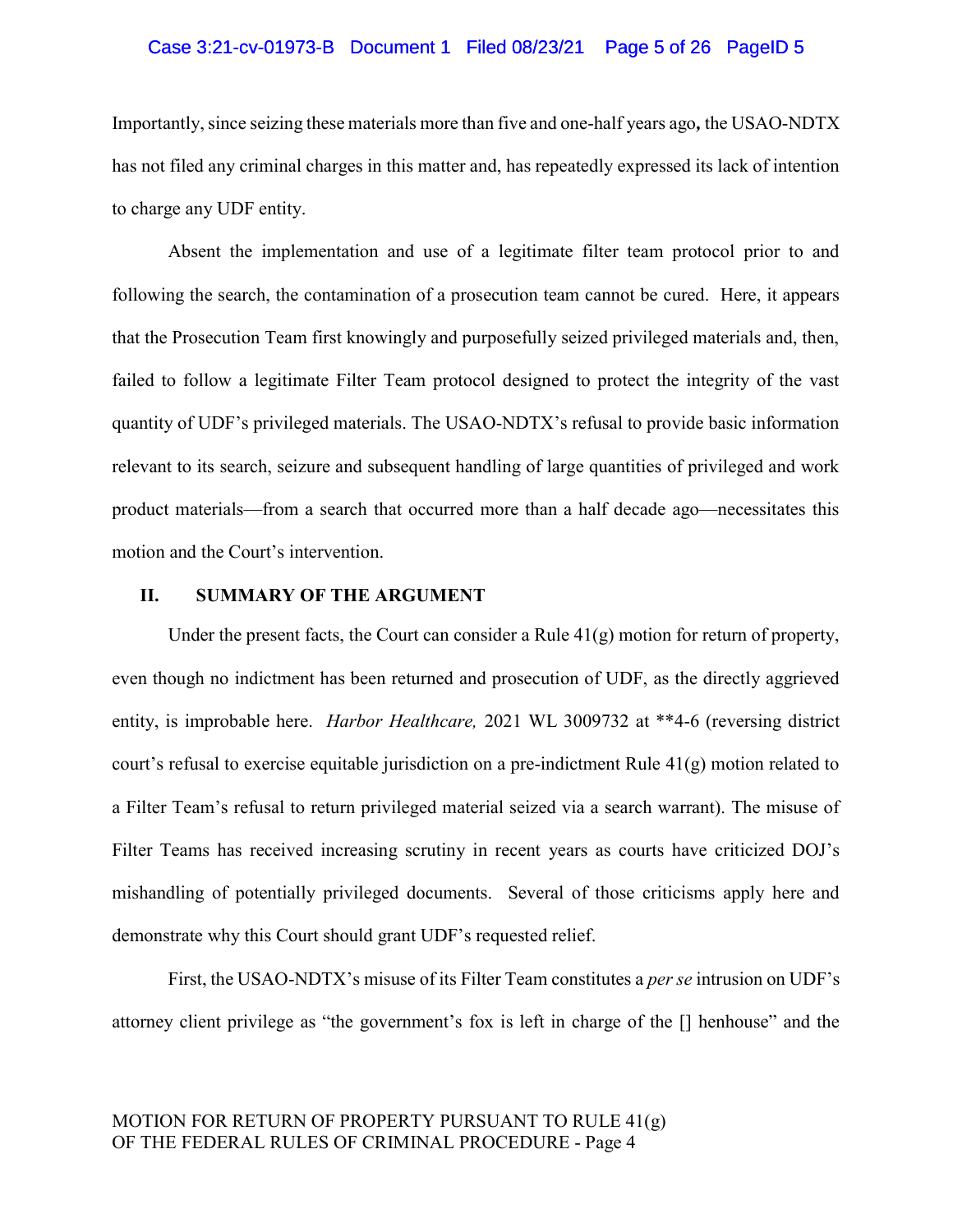## Case 3:21-cv-01973-B Document 1 Filed 08/23/21 Page 6 of 26 PageID 6

Filter Team, through neglect or malice, may have promoted privileged documents to the Prosecution Team. In re Search Warrant Issued June 13, 2019, 942 F. 3d 159, 177 (4th Cir. 2019), as amended (Oct. 31, 2019); In re Grand Jury Subpoenas, 454 F.3d 511, 523 (6th Cir. 2006).

Further, a party remains injured from DOJ's intrusion into their right to privacy in their privileged communications so long as DOJ continues to keep any copies of their privileged documents. Harbor Healthcare, 2021 WL 3009732 at \*6. Here, the USAO-NDTX has refused to return all originals and copies of UDF's privileged and out-of-scope documents.

Accordingly, in February 2016, the USAO-NDTX should have provided UDF any Filter Team protocol the USAO-NDTX used to govern its review of UDF's privileged material. United States v. Pedersen, No. 3:12-CR-004310HA, 2014 WL 3871197, at \*31 (D. Or. Aug. 6, 2014) ("defense counsel should be provided with a copy of the filter team protocol at the earliest possible opportunity, preferably before the protocol is employed and a copy should be filed with the court[.]"). Here, the USAO-NDTX refuses to provide UDF a copy of any Filter Team protocol, if any protocol even exists.

Under long established protocol, DOJ must have Filter Team agents on site when investigating agents execute a search warrant, ensuring that FBI agents on the Prosecution Team are not contaminated during the collection of any privileged materials. Heebe v. United States, No. CIV.A. 10-3452, 2012 WL 3065445, at \*5 (E.D. La. July 27, 2012) (a filter team process is corrupted when non-filter team members handle potentially privileged materials during the on-site search). Here, the lead Prosecution Team agent and warrant affiant, FBI Agent Edson, led the search of the office of UDF's in-house counsel, where she directed the seizure of privileged documents. It is axiomatic that Filter Team protocols must have been in place to wall off Agent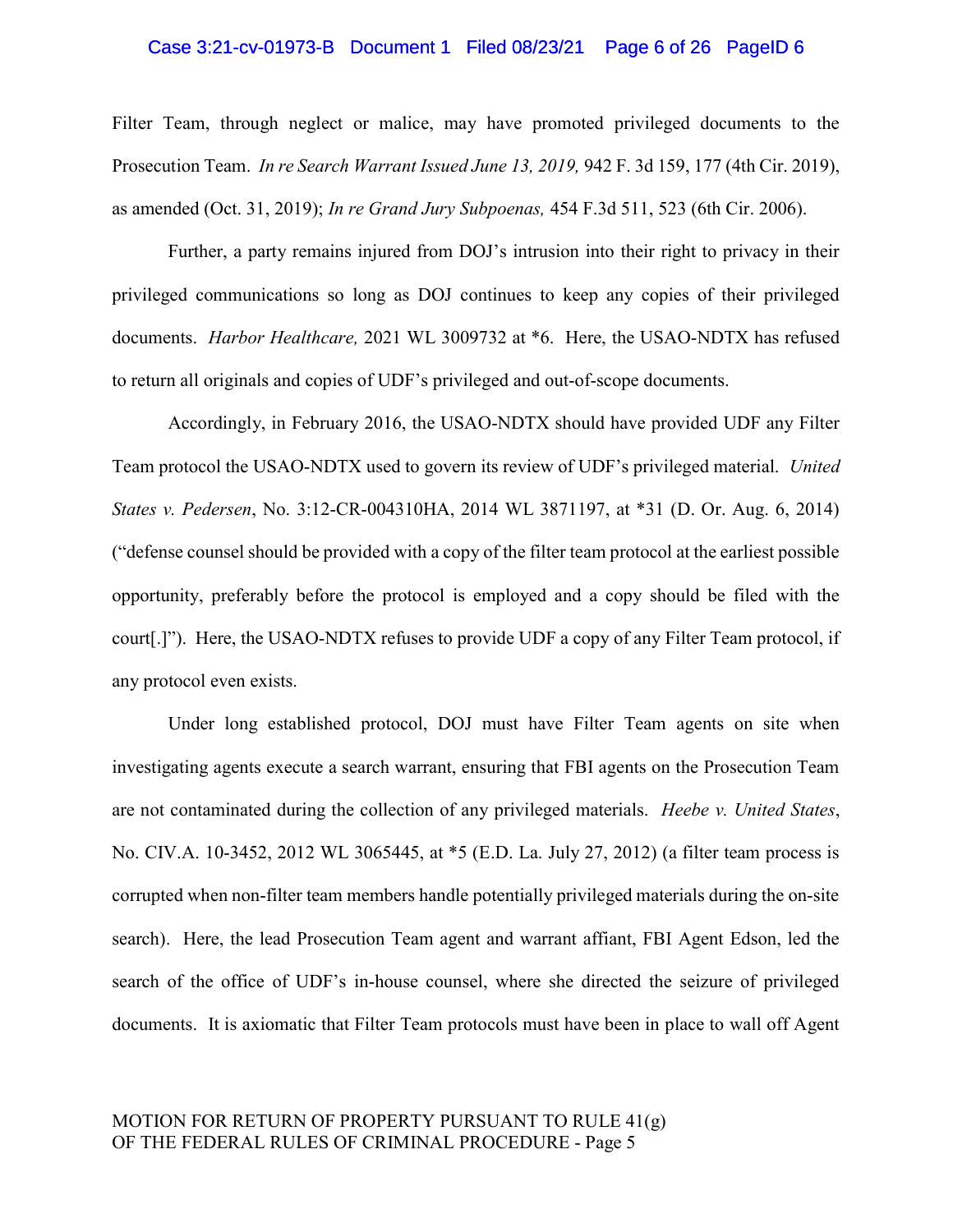## Case 3:21-cv-01973-B Document 1 Filed 08/23/21 Page 7 of 26 PageID 7

Edson from even being present during the search of any UDF attorney, never mind allowing her to direct those searches.

DOJ's Filter Team must also confer with the Court and UDF **before** promoting any documents to the Prosecution Team. Heebe, 2012 WL 3065445, at \*4 (E.D. La. July 27, 2012) (any "dispute should be heard before a court before the document is turned over to any prosecution team"); In re Search Warrant Issued June 13, 2019, 942 F.3d at 176 (stating that resolving disputes of attorney-client privilege are a judicial function that cannot be delegated to the executive branch, "especially when the executive branch is an interested party in the pending dispute."). Here, the USAO-NDTX refuses to provide any index that identifies the documents the Prosecution Team has reviewed—thereby raising, at a minimum, the presumption that the Filter Team promoted documents to the Prosecution Team without notifying UDF or the Court.

## III. STATEMENT OF FACTS

### A. UDF

UDF is a successful family of funds that finance residential real estate development and has funded some of the most successful single family home communities in North Texas and Austin for over seventeen (17) years. UDF was founded in 2003 to provide investors with investments in affordable residential real estate. UDF IV was a publicly traded REIT which was formed in 2008 primarily to make loans for the acquisition and development of real property into single-family residential lots or mixed-use master planned communities, acquisition of finished lots, and construction of single-family homes.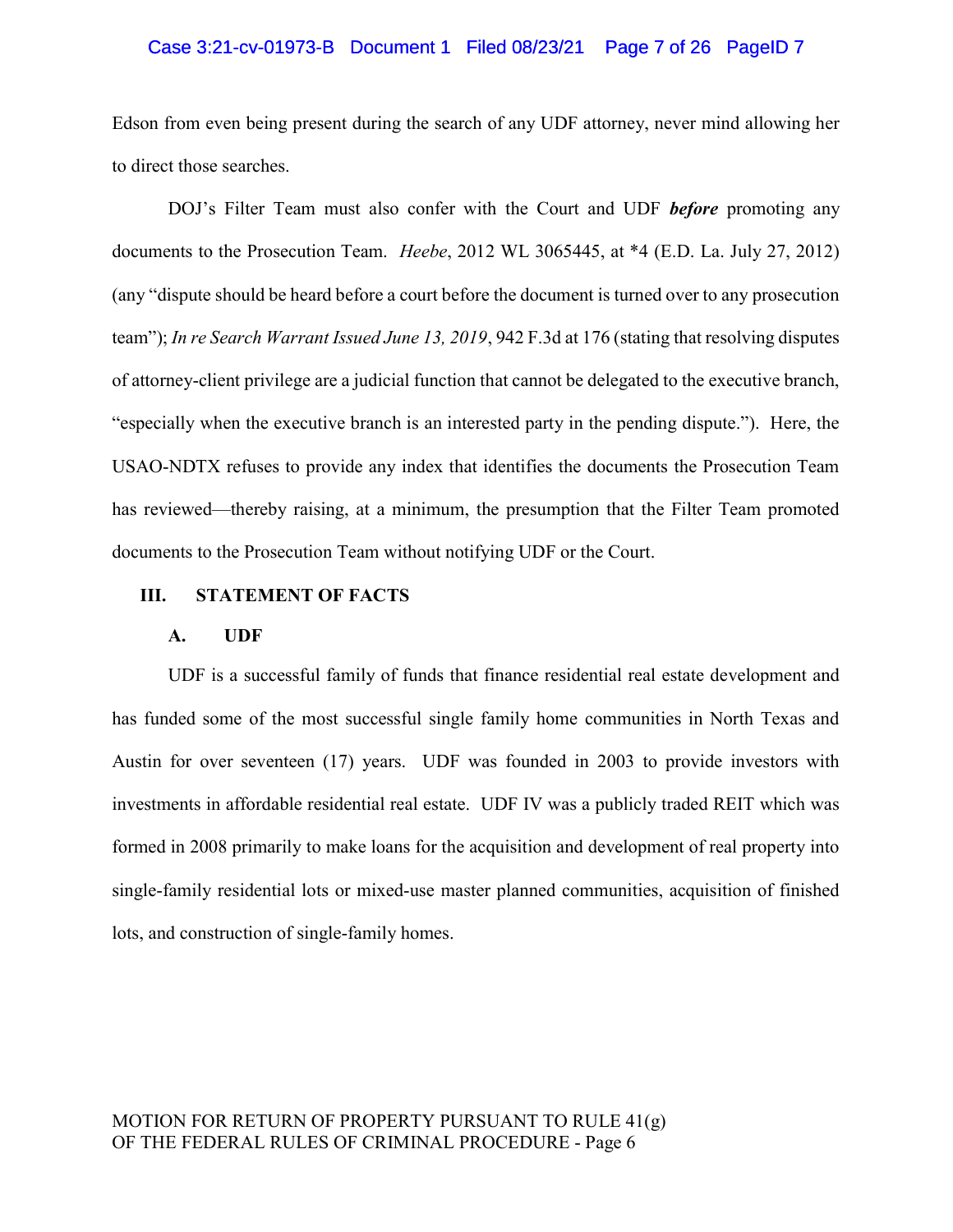## B. The Filter Team Failures

 On February 18, 2016, rather than issue subpoenas to UDF or accept access to the necessary documents that had been offered by its outside counsel, the FBI chose to execute a search warrant at the principal offices of UDF in Grapevine, Texas, and, in turn, corruptly<sup>5</sup> and heavyhandedly seized terabytes of data comprised of over 700 boxes of paper documents, all of UDF's electronic server based document, and electronic items from many key UDF personnel. This massive and virtually unchecked document grab by the Prosecution Team included volumes of privileged materials—items that in many cases were plainly and openly labeled "Privileged." Further, the FBI also took personal cell phones containing privileged material from various UDF executives and employees, demanded the pass codes, and imaged the hard drives of certain desktop computers. In short, the FBI seized virtually every document and piece of electronic media at UDF. See Declaration of Paul E. Pelletier, ("Pelletier Decl.") at ¶ 7.

# 1. The Filter Team Fails to Confer with UDF and the Court Before Promoting Documents to the Prosecution Team

Shortly after the execution of the search, the USAO-NDTX informed UDF that it had a Filter Team that would conduct a review of the materials, led by Filter Team AUSA 1. In 2016, UDF's counsel provided Filter Team AUSA 1 with a list of approximately thirty-five (35) law firms and additional individual attorneys who would be involved in privileged communications with UDF. Pelletier Decl. at  $\P$  24. Filter Team AUSA 1, however, never met or otherwise

<sup>&</sup>lt;sup>5</sup> The illicit relationship between the Prosecution Team and infamous predatory short seller Kyle Bass is cataloged in a Bivens action filed in the Eastern District of Texas against the two FBI case agents and the AUSA on the Prosecution Team in the case of Hollis M. Greenlaw, et al., v. David Klimek, et al, Case No, 4:20-civ-00311-SDJ. Since the filing of that action UDF has discovered that a member of the Prosecution Team leaked to Bass the date and time of the execution of the Search Warrant on UDF. See Pelletier Decl. at ¶¶ 8-20.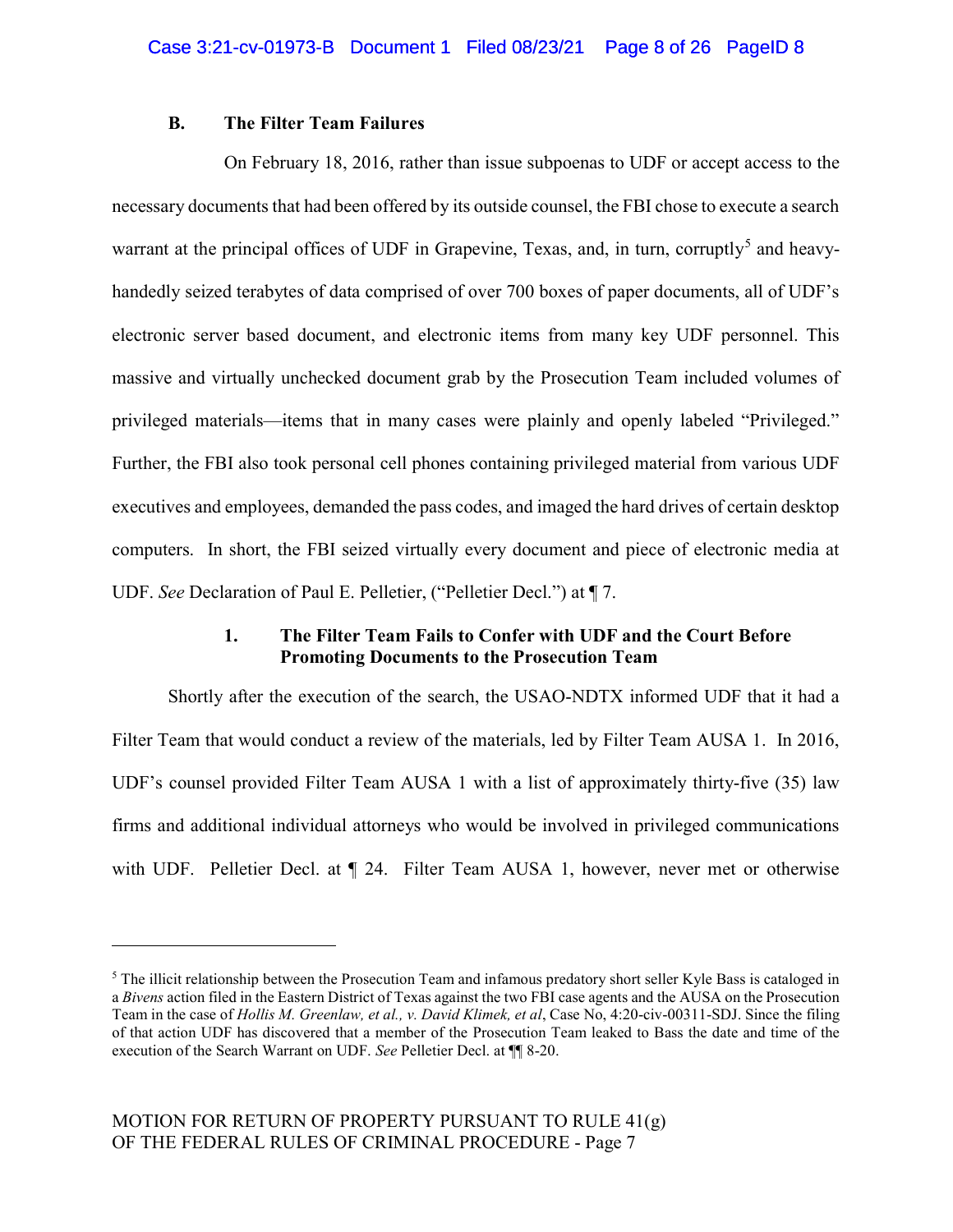### Case 3:21-cv-01973-B Document 1 Filed 08/23/21 Page 9 of 26 PageID 9

conferred with UDF before presumptively promoting documents through to the Prosecution Team. Thus, UDF was denied the opportunity to raise any objections to the Court **before** the Prosecution Team reviewed seized materials. Heebe, 2012 WL 3065445, at \*4 (E.D. La. July 27, 2012) (any "dispute should be heard before a court before the document is turned over to any prosecution team"); In re Search Warrant Issued June 13, 2019, 942 F.3d at 176 (stating that resolving disputes of attorney-client privilege are a judicial function that cannot be delegated to the government, "especially when the executive branch is an interested party in the pending dispute").

## 2. The USAO-NDTX Continued its Investigation for Years with No Filter Team AUSA Assigned to Protect UDF's Privileged Material

Filter Team AUSA 1 left the USAO-NDTX in 2018. For reasons unknown to UDF, and the USAO-NDTX refuses to explain, it did not assign another AUSA to oversee the Filter Team for approximately two years following the departure of Filter Team AUSA 1, but during which time the government continued its hold over UDF's privileged material. The Prosecution Team's investigation, however, remained ongoing throughout that entire period—simply plugging along without any Filter Team AUSA.

In March 2020, counsel for Cara Obert, Chief Financial Officer for UDF IV, initiated a meet and confer process to determine what the Filter Team had done to protect the privileged material the FBI seized. Declaration of Neal Stephens ("Stephens Decl.") at ¶¶ 2-3. Only then after a nearly two-year hiatus with no Filter Team AUSA to prevent the Prosecution Team from reviewing UDF's privileged material—did the USAO-NDTX admit that there was no Filter Team AUSA overseeing of the review of evidence by Prosecution Team. None.

After disclosing this glaringly consequential lapse, the USAO-NDTX finally assigned another AUSA (Filter Team AUSA 2) to try to salvage an already contaminated and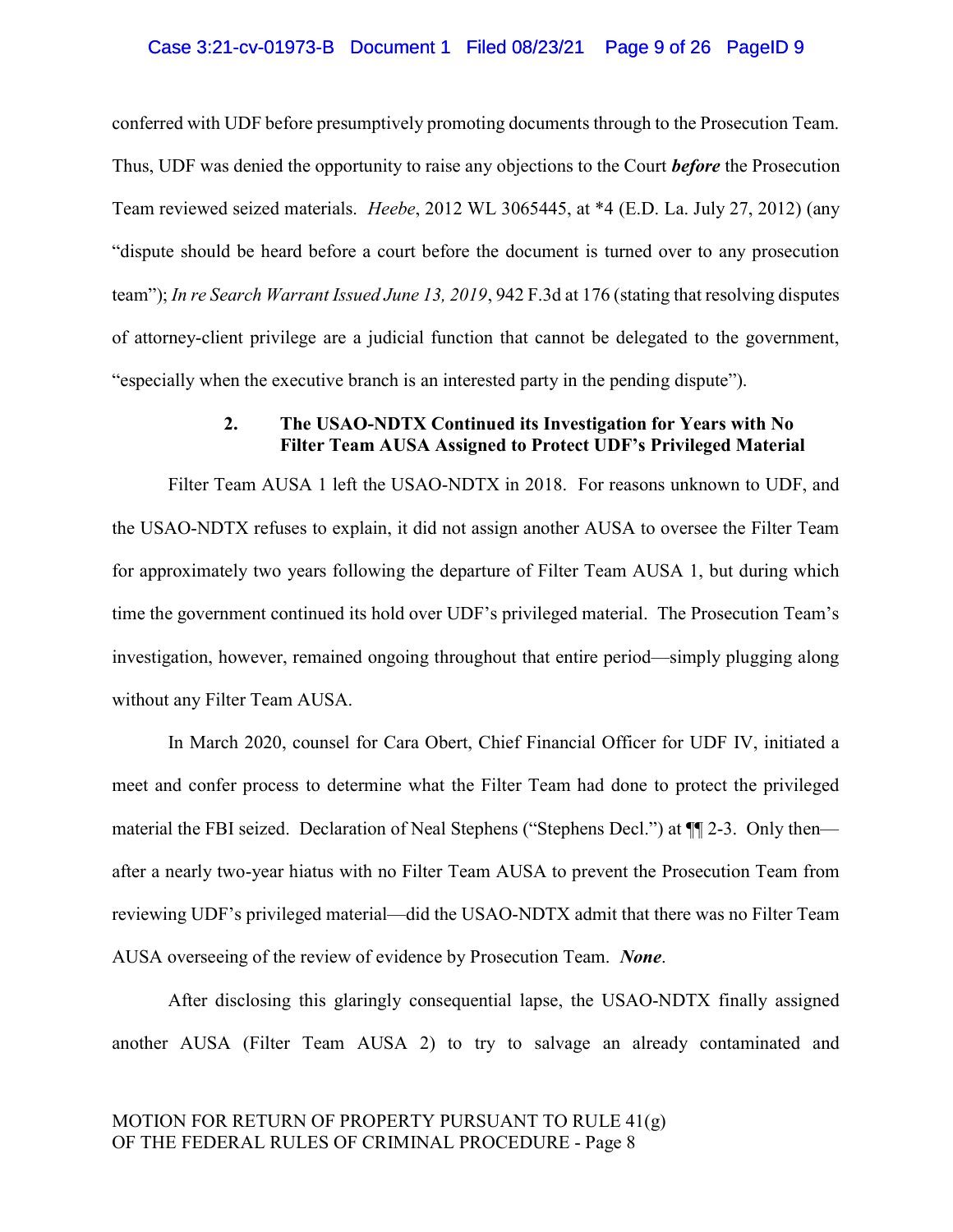## Case 3:21-cv-01973-B Document 1 Filed 08/23/21 Page 10 of 26 PageID 10

unconstitutional Filter Team process. *Id.* at  $\P$  2-4. There are no reported cases where any United States Attorney's Office or Justice Department Trial Attorneys failed to keep a continuous Filter Team prosecutor in place to ensure that a Prosecution Team did not become contaminated by access to privileged material. But it certainly occurred here.

These issues, however, are not complex. The USAO-NDTX must, at a minimum, (1) establish that Filter Protocols were in place and precleared by the magistrate judge who issued the warrant, (2) demonstrate its efforts (if any) to ensure UDF's privileged documents were not shared with the Prosecution Team, and (3) show that the Prosecution Team was not contaminated by this apparently protocol-free search. Only after the propriety and implementation of the Filter Protocols enter the purifying light of judicial scrutiny can the legitimacy of the Government's efforts be judged. Here, the USAO-NDTX had no functioning Filter Team for approximately two (2) years while they reviewed evidence and continued their investigation. See In re Search Warrant Issued June 13, 2019, 942 F.3d at 177 (requiring a Filter Team AUSA to make all privilege determinations). Given that courts have been harshly—and increasingly—critical of Filter Team AUSAs due to the cozy office relationship between fellow AUSAs that lacks the level of independence needed to adequately protect a third party's privileged communications, the USAO-NDTX's conduct here defies logic. During this two-year hiatus from protocol, the Prosecution Team had unfettered access to UDF's privileged documents–plainly the proverbial "government's fox in charge of guarding the [] henhouse." In re Search Warrant Issued June 13, 2019, 942 F.3d at 178.

Given USAO-NDTX's abject neglect in failing to maintain a Filter Team for years while in possession of UDF's privileged documents, the burden rests on the government to demonstrate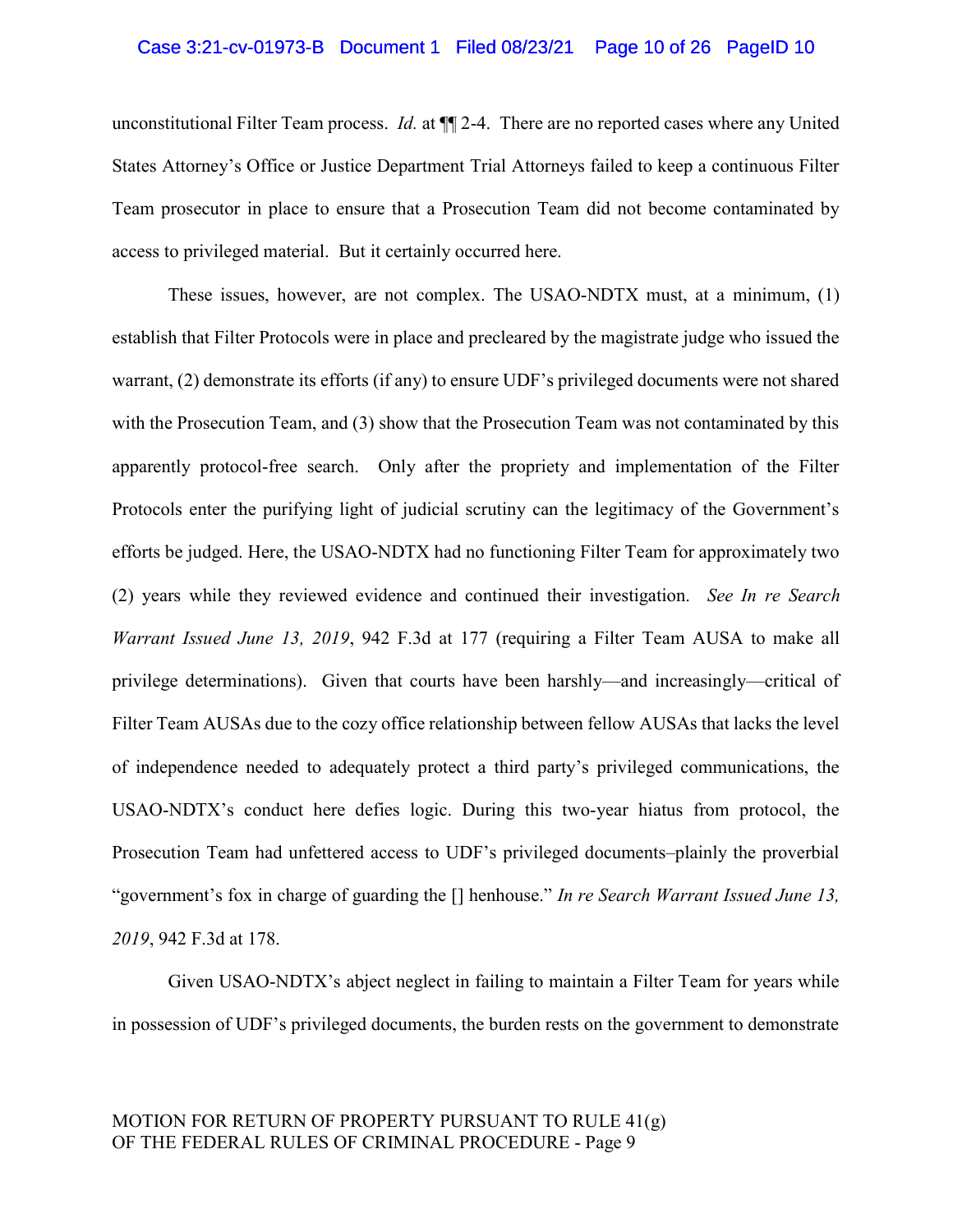that UDF's privileged documents were not improperly promoted to, or accessed by, the Prosecution Team. *Id.* This is a tall order considering the facts at issue, especially that there were no protocols in place preventing the seizure of plainly privileged materials, and that the lead case agent and witness who secured the warrant itself was present for and directed the search and seizure of UDF's in-house counsel's office.

## 3. The USAO-NDTX Refuses to Return the Privileged Documents or Identify Any Documents Determined to be Not Privileged

UDF's repeated requests for the return of its privileged materials have been denied. Indeed, DOJ still—more than five years after executing the warrant at UDF—maintains custody of all the privileged documents that FBI-Dallas seized during the execution of the warrant. As set forth below, the courts have made it abundantly clear that the USAO-NDTX may not indefinitely keep UDF's privileged materials.

USAO-NDTX has also refused to provide UDF with an index of seized documents reviewed by members of the Prosecution Team, raising serious questions about its handling of UDF's privileged materials and whether, as a single example, any filter protocol breaches occurred during the inexplicable *two-year* hiatus without a Filter Team in place. USAO-NDTX has also failed to reveal the breadth, time and duration of whatever protocols were in place.

On March 10 and March 25, 2020, as part of an attempt to determine the severity of the contamination that every reasonable inference shows infects or can be presumed to infect the Prosecution Team, UDF's counsel requested the following information and provided relevant case law to support these basic requests:

> The return of all originals and copies of all privileged materials—both paper documents and electronic documents;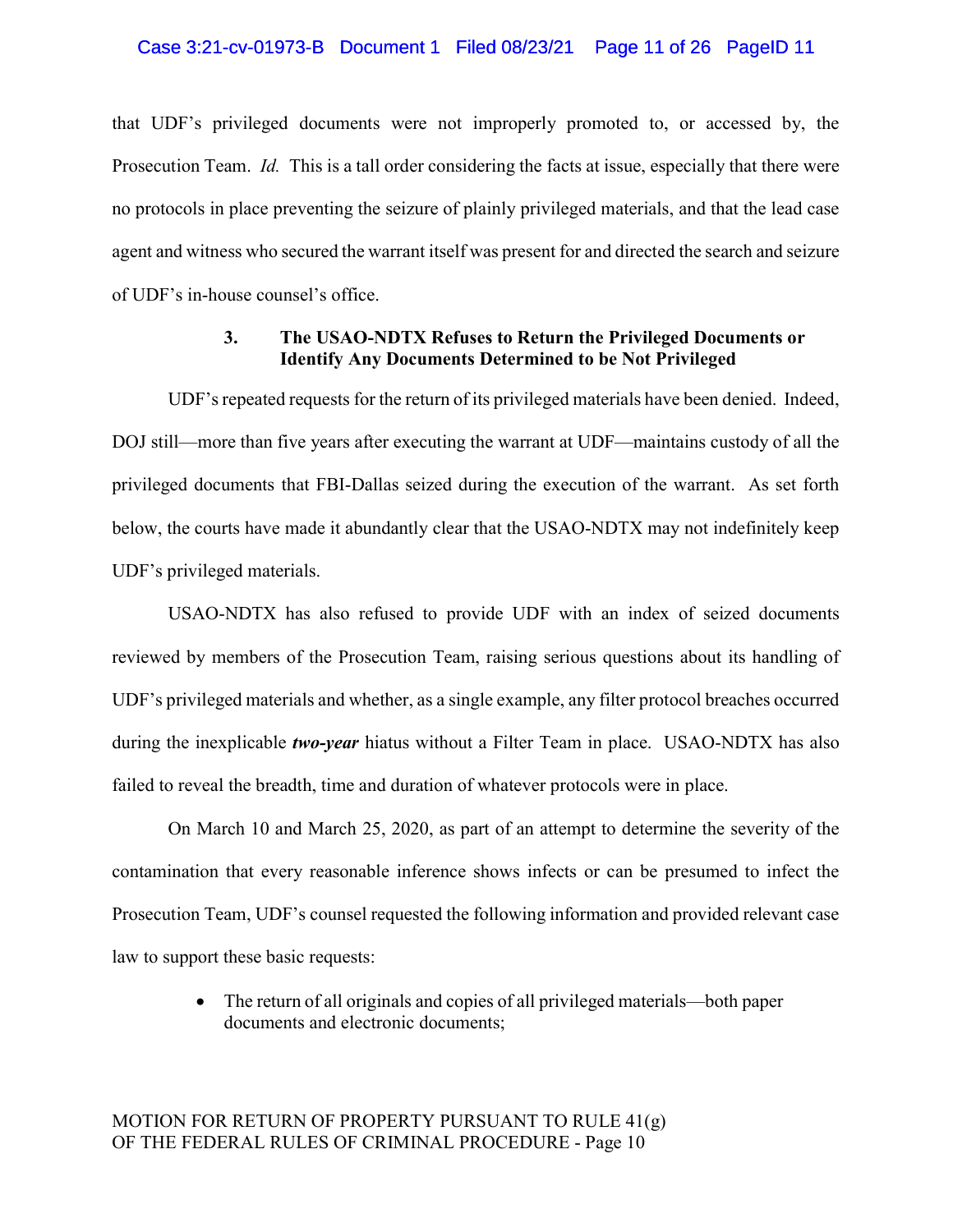- A copy of any Filter Team protocol and confirmation that the USAO-NDTX presented the protocol to the Court;
- The identity and responsibilities of any Filter Team agent at the search location;
- The status of the Filter Team's review; including whether the Filter Team finished its work, had provided any seized material to the Prosecution Team, had an index memorializing what the Filter Team provided to the Prosecution Team, and what the Filter Team did to allow defense counsel to object to the Court before providing seized information to the Prosecution Team; and
- The location(s) where the seized documents are stored, including what the Filter Team has done to prevent the Prosecution Team from accessing potentially privileged documents at that location(s).

Stephens Decl. at ¶¶ 4-5.

Filter Team AUSA 2 responded on March 26, 2020 but refused to answer counsel's questions. *Id.* Instead, without citing any relevant legal authority in response, Filter Team AUSA 2 astonishingly informed counsel that (a) despite the USAO-NDTX's consequential choice to proceed with a search warrant rather than a subpoena, *it was UDF's burden* to identify any privileged materials in DOJ's possession, (b) the USAO-NDTX expected UDF to review terabytes of material seized by the DOJ to identify the privileged material, and (c) each privilege holder was required to provide a privilege log to the USAO-NDTX so the Filter Team could determine if the material was privileged. Id. In other words, more than five and one-half years after the privileged material was seized, the USAO-NDTX now insists on starting a brand new time and laborintensive process in which, incredibly, UDF would be required to shoulder the burden and expense of all the work. No authority supports such an absurd proposal. When the Government chooses, albeit improperly, to execute a search warrant and seize terabytes of sensitive data, it is the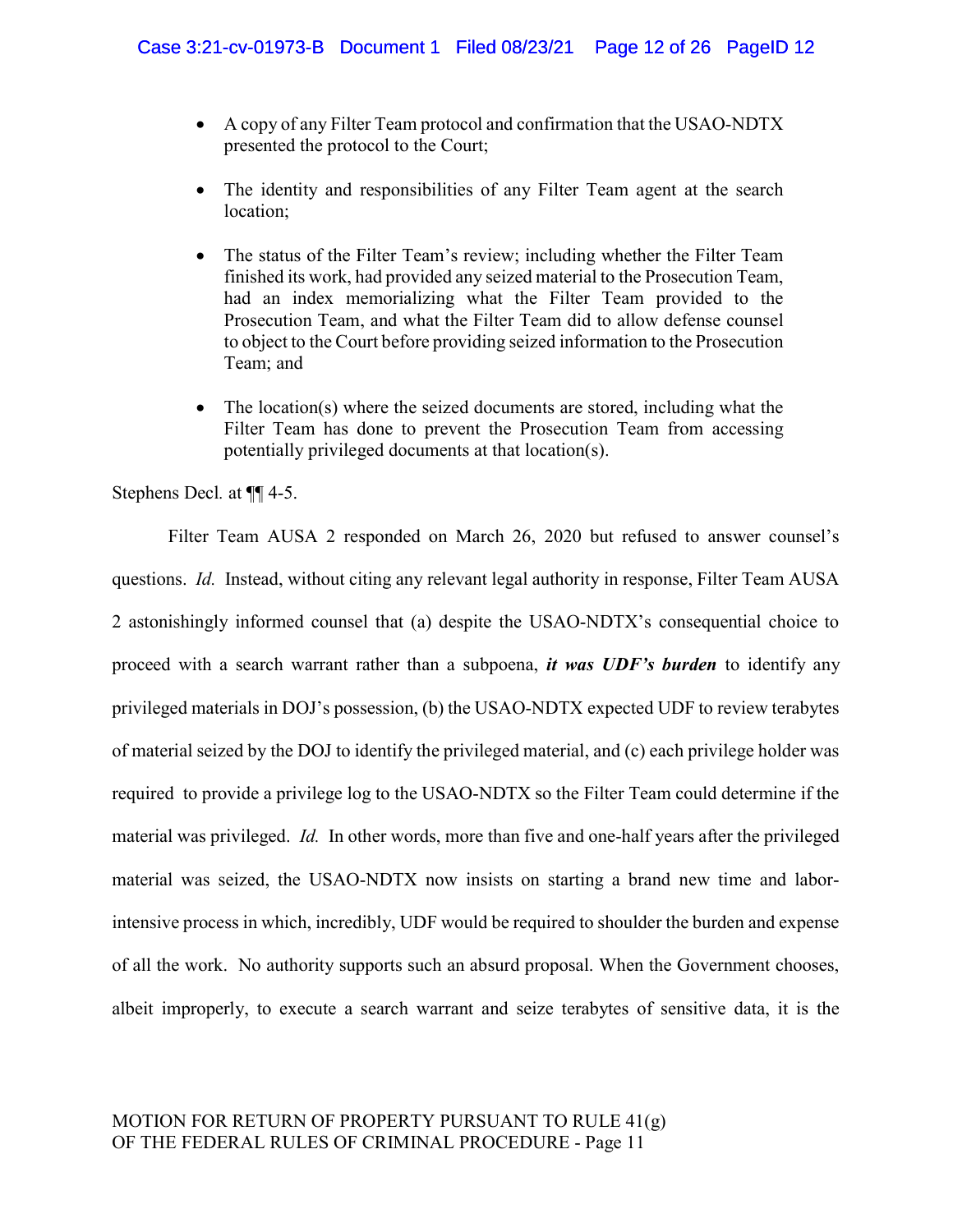## Case 3:21-cv-01973-B Document 1 Filed 08/23/21 Page 13 of 26 PageID 13

Government that must be held to account by ensuring, at its own expense, processes to ensure that the attorney-client privilege is honored.

On March 31, 2020, UDF's counsel responded by answering all of DOJ's questions. Id. On April 3, 2020, the USAO-NDTX responded but again refused to answer counsel's substantive questions. Id. On July 13, 2021, Filter Team AUSA 3 surfaced and sent a similar email to UDF's counsel, cavalierly insisting again that it was UDF's responsibility, not DOJ's, to protect the privilege in the materials seized by DOJ and in the USAO-NDTX's possession. Id. at ¶ 6. On July 26, 2021, UDF's counsel responded and again demanded return of privileged materials and laid out the series of Filter Team violations that had occurred and again sought answers to important questions about methodology. Id. In response, Filter Team AUSA 3 again refused to turn over privileged materials or answer these basic questions even though the Fifth Circuit had recently endorsed UDF's position regarding their constitutional right to privacy in the seized privileged documents. Pelletier Decl. at  $\parallel$  25; see also Harbor Healthcare, 2021 WL 3009732 at \*\*5-6 (5th Cir. July 15, 2021).

The pertinent questions presented here remain unanswered and the privileged and out of scope documents remain in the possession of the DOJ. The troubling answers to those questions lie in the disturbing facts and lapses surrounding the Prosecution Team's problematic investigation and search.

# 4. Prosecution Team Members Review and Seize Privileged Documents When Executing the Warrant

On the day of the raid, FBI Agent Edson, a member of the Prosecution Team, spearheaded the collection of paper and electronic documents at UDF, including privileged materials. Declaration of Hollis Greenlaw ("Greenlaw Decl.") at ¶¶ 4-7; Declaration of Todd Etter ("Etter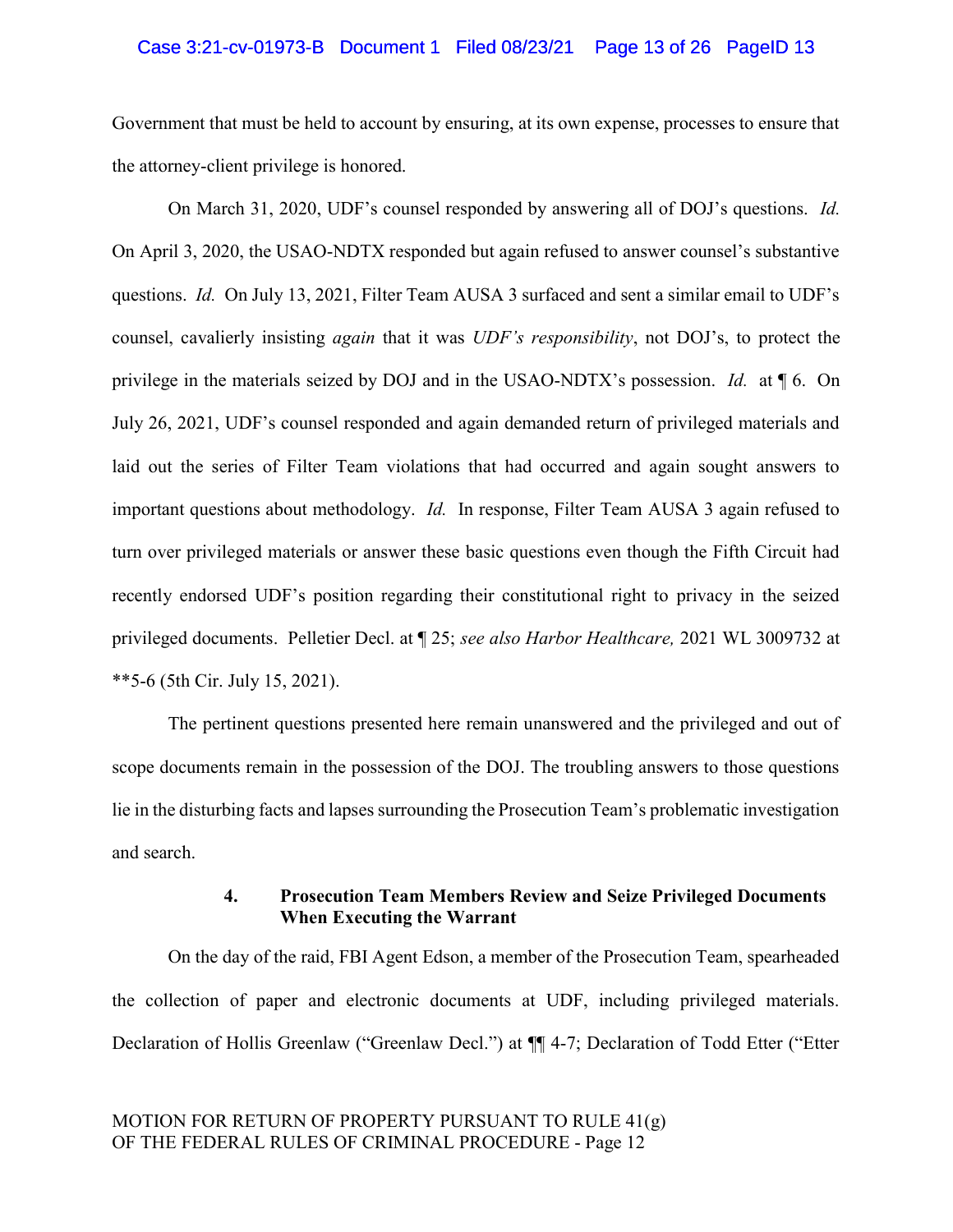## Case 3:21-cv-01973-B Document 1 Filed 08/23/21 Page 14 of 26 PageID 14

Decl.") at ¶¶ 2-4; Pelletier Decl. at ¶ 7. As just one glaring example of malfeasance, FBI Agent Edson entered the office of attorney Youngblood, and reviewed documents in her office that were clearly labeled as privileged materials. Agent Edson actually then directed some of her FBI colleagues to seize the privileged materials. In addition, the FBI seized numerous privileged documents, in both hard copy and electronic form, from the offices of UDF's CEO, Mr. Greenlaw, who was leading UDF's response to the ongoing investigations/litigation and communicating with outside counsel continuously for more than a year. Greenlaw Decl. at ¶¶ 4, 6-7. And the same was true for Mr. Etter. Etter Decl. at ¶¶ 2-4.

Absent sheer contempt for the privilege and the most basic search warrant protocols, Agent Edson could not have been on the Filter Team, much less been afforded access to the presumptively privileged materials she took control over. Indeed, there may not have even been a Filter Team agent at UDF at the time of the raid. On day 1 of DOJ's Filter Team process, FBI Agent Edson's Prosecution Team, which had been previously aware of the SEC investigation and the privileged work of UDF's Independent Committee, knowingly contaminated itself through its intentional exposure to UDF's privileged materials. Heebe, 2012 WL 3065445, at \*5 (the Filter Team process is corrupted when non-Filter Team members handle potentially privileged materials during the onsite search). Instead, the Filter Team should have had agents on site to screen all Prosecution Team members—including Agent Edson—from any potential exposure to UDF's privileged materials. Agent Edson acted as the proverbial "fox in the hen house." For reasons the USAO-NDTX refuses to explain, the Prosecution Team behaved unconstitutionally and irresponsibly. Yet, the USAO-NDTX continues to refuse to return to UDF the privileged material or provide any Filter Team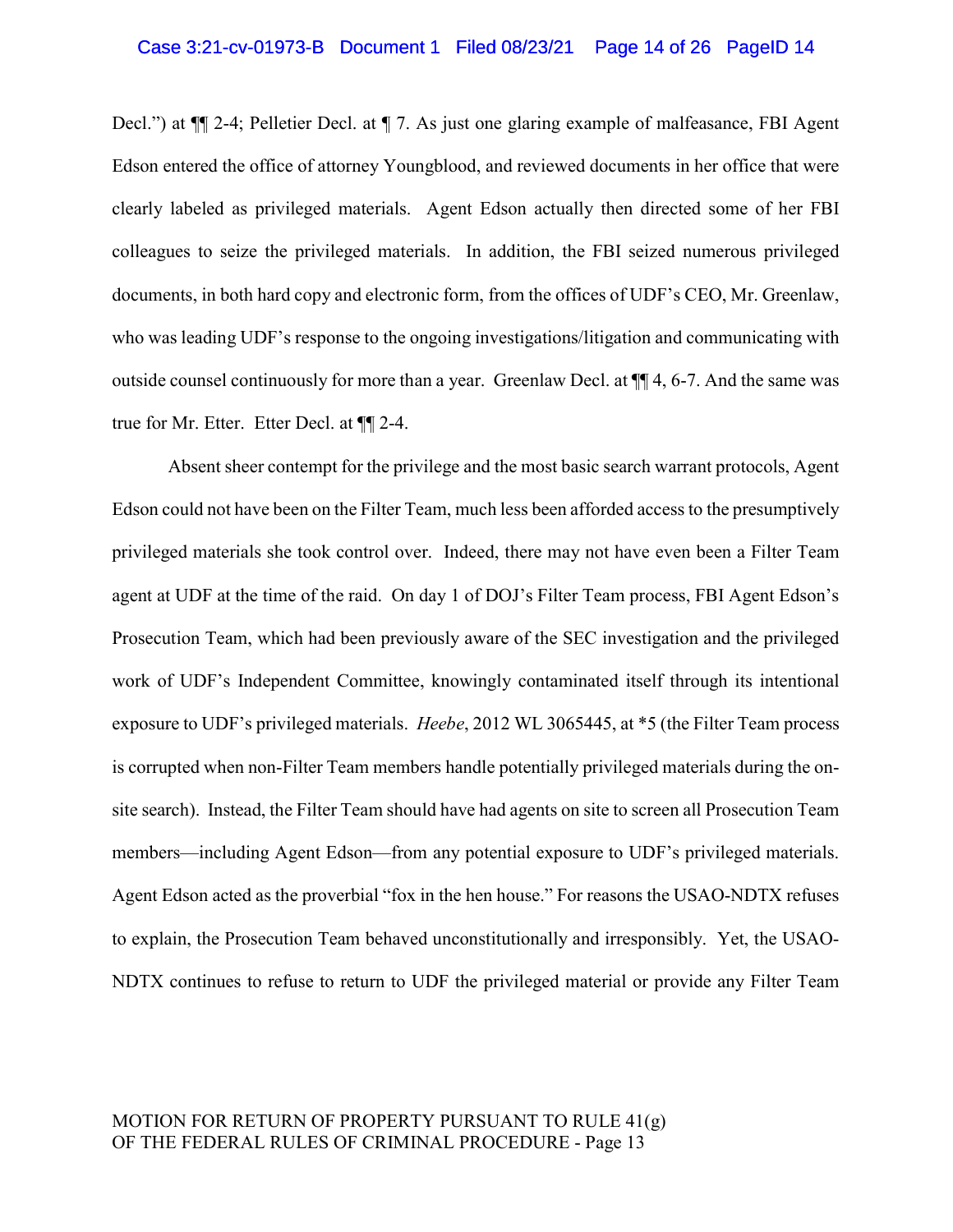protocol. UDF believes that the protocol either does not exist or it will be immediately clear that

FBI-Dallas knowingly violated its protocol on the very first day they seized documents from UDF.

# 5. The Search Violated DOJ Policy Directing the USAO to Obtain the Documents by Grand Jury Subpoena

On February 12, 2016, when AUSA Nick Bunch and FBI Agent Edson presented their

search warrant application packet to the Court, they knew (but to UDF's knowledge withheld

from the Court) the following information, all of which supported the use of a less intrusive grand

jury subpoena in lieu of the search warrant they sought:<sup>6</sup>

- Between April 2014 and January 2016, UDF had produced over 800,000 pages of documents to the Government regarding the Government's investigation of UDF that were fully accessible by the Prosecution Team;
- On multiple occasions, counsel for UDF invited AUSA Bunch to come to UDF's corporate headquarters to obtain whatever documents DOJ desired;
- AUSA Bunch and FBI Agent Edson used subpoenas, not search warrants, to obtain documents from UDF's offices in other pertinent locations, Austin, Texas and Boulder, Colorado, on the very day that they requested the search warrant for UDF's Grapevine office;
- UDF's Independent Committee had previously retained Thompson & Knight and PwC to conduct an independent internal investigation in coordination with the SEC so the USAO-NDTX knew it had the ability to work directly with an independent law firm to obtain whatever nonprivileged documents the prosecution team desired from UDF; and,
- UDF had been aware of the Prosecution Team's investigation for months, and UDF's counsel had been in contact with and offered UDF's complete cooperation with AUSA Bunch concerning anything he might need for the investigation, so there were no exigent circumstances to conduct the UDF raid in February 2016. The Government has never expressed any concern as to the defalcation of evidence or the improper withholding responsive documents requested by Government subpoena.

<sup>6</sup> See Pelletier Decl., ¶¶ 3-6.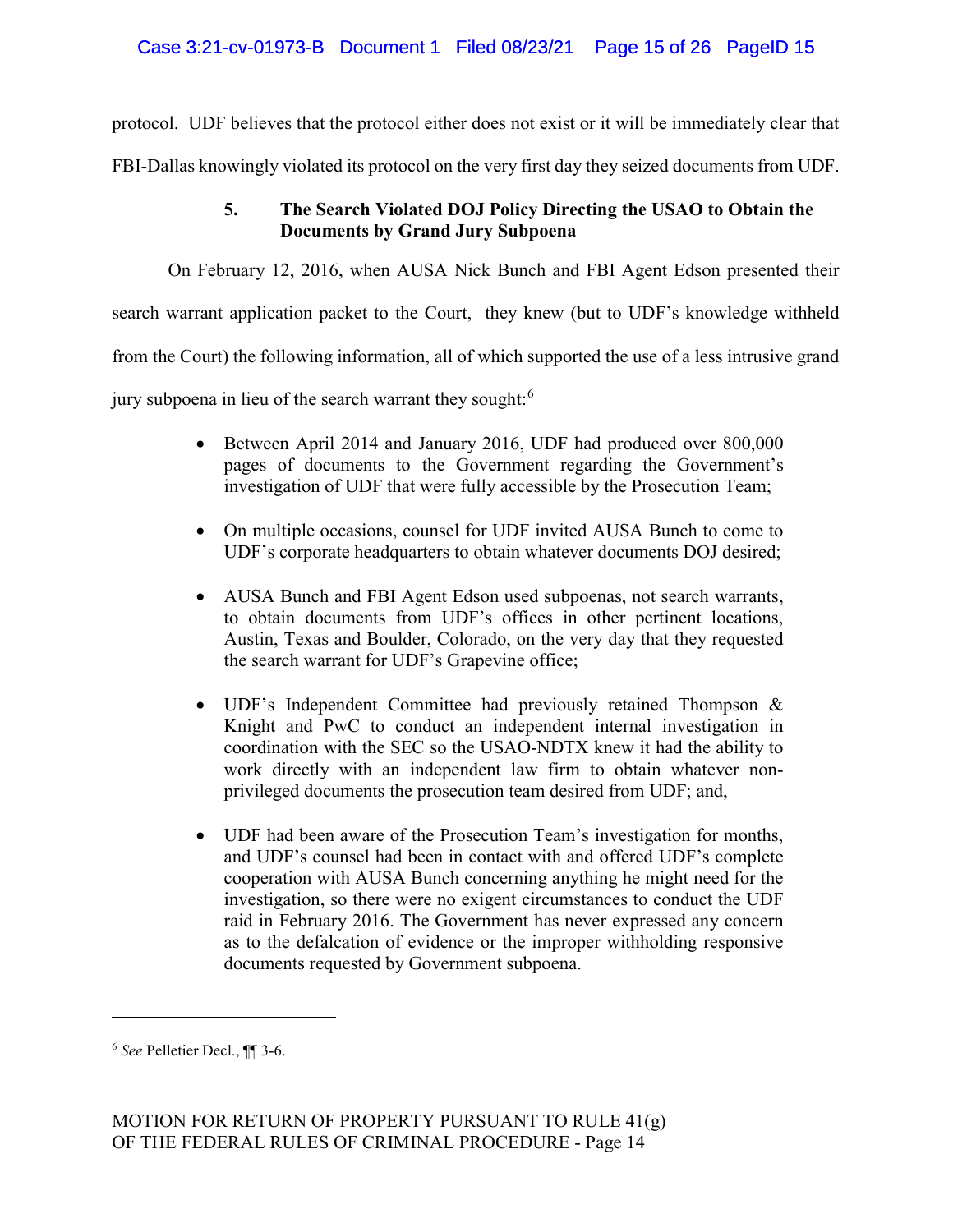# Case 3:21-cv-01973-B Document 1 Filed 08/23/21 Page 16 of 26 PageID 16

Section 9-13.420 of the Justice Manual applies to searches of business organizations. It instructs prosecutors to "take the least intrusive approach" consistent with vigorous and effective law enforcement "to avoid impinging on valid attorney-client relationships."<sup>7</sup> Thus, in a section titled "Alternatives to Search Warrants," prosecutors are directed to "[c]onsider[] . . . obtaining information from other sources or through the use of a subpoena" except where it would otherwise compromise the investigation. No such circumstances applied here. $8$ 

In short, the USAO-NDTX not only ignored the specific history of UDF's consistent cooperation with the Government in its parallel investigation of UDF, it also plainly violated DOJ's own policy requiring it to use a subpoena, rather than a search warrant, to obtain the information it sought, most of which was already in the Government's possession.

# 6. The Warrant is Calculatedly Overbroad and Lacking Particularity with Respect to the Items to be Seized

Mr. Greenlaw is an attorney licensed to practice law in Texas who routinely gives and receives legal advice. Greenlaw Decl. at ¶ 2. In seizing virtually every document from Greenlaw's office, the Prosecution Team, with no evident protocols, encountered and seized a vast array of privileged business and personal materials from his office and electronic media. Those items have never been returned. The same is true with respect to the items seized from the office of attorney Youngblood. Because the search warrant permitted limitless seizure of virtually every paper and

 $<sup>7</sup>$  This policy applies to searches of business organizations where, as here, they involve materials in the possession of</sup> individuals serving in the capacity of legal advisor to the organization. As the USAO-NDTX knew before the search, attorney Youngblood served in precisely such capacity.

<sup>8</sup> The Government's investigations into UDF—by both the SEC and USAO-NDTX—were already overt before the search warrant was executed on UDF. There was thus no law enforcement justification for proceeding via search warrant rather than subpoena.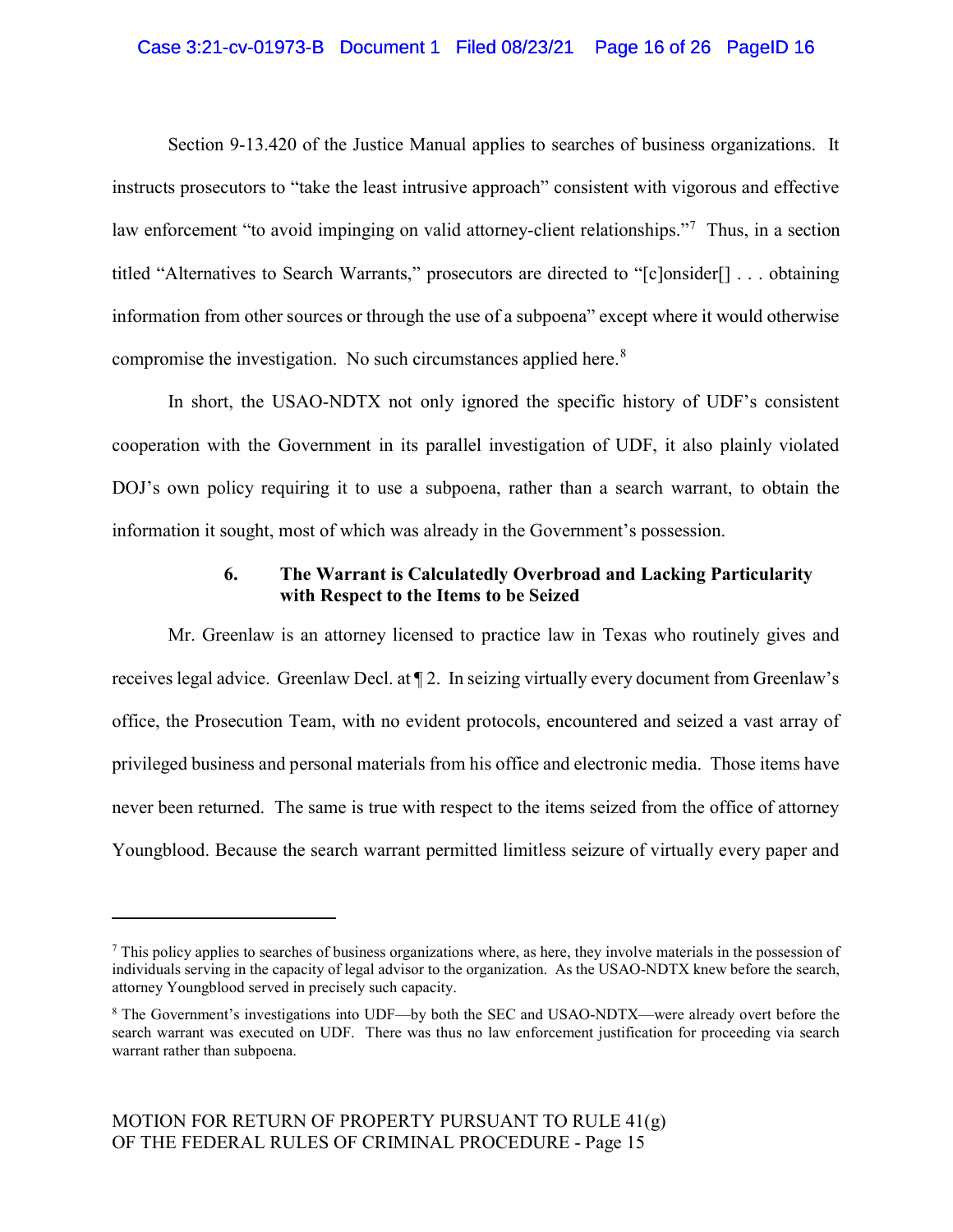## Case 3:21-cv-01973-B Document 1 Filed 08/23/21 Page 17 of 26 PageID 17

electronic document from UDF, and because there were no privilege protocols in place at the time of execution of the search warrant, the search fails on both constitutional and privacy grounds.

Attachment B to the Search Warrant broadly identified the scope of the "Items to be Seized" as "any and all records, documents, files, or materials" that "constitute evidence, instrumentalities or fruits of Securities Fraud" or "conspiracy to Commit Securities Fraud" by "UDF; Buffington; and CADG."<sup>9</sup> The Prosecution Team agents, in this investigation involving complex accounting and financial standards, would then be forced to rely solely on their unmoored judgment as to whether any particular document or electronic file somehow advanced an amorphous and undefined statutory violation. Because of the insidiously broad scope of the search warrant (it is impossible to identify any documents that the agents would have been prohibited from seizing), it was incumbent upon the Government to identify with particularity the nonprivileged documents that were linked to their putative probable cause showing. In re Search Warrant Issued June 13, 2019, 942 F.3d at 183 (4th Cir. 2019), as amended (Oct. 31, 2019); see also, United States v. Sullivan, No. CR 17-00104 JMS-KJM, 2020 WL 1815220, at \*8 (D. Haw. Apr. 9, 2020) (DOJ's responsibility to protect the attorney client and work product privileges is particularly important when DOJ chooses to use a Filter Team in a criminal proceeding). It did not.

<sup>&</sup>lt;sup>9</sup> See Pelletier Decl. at ¶ 6.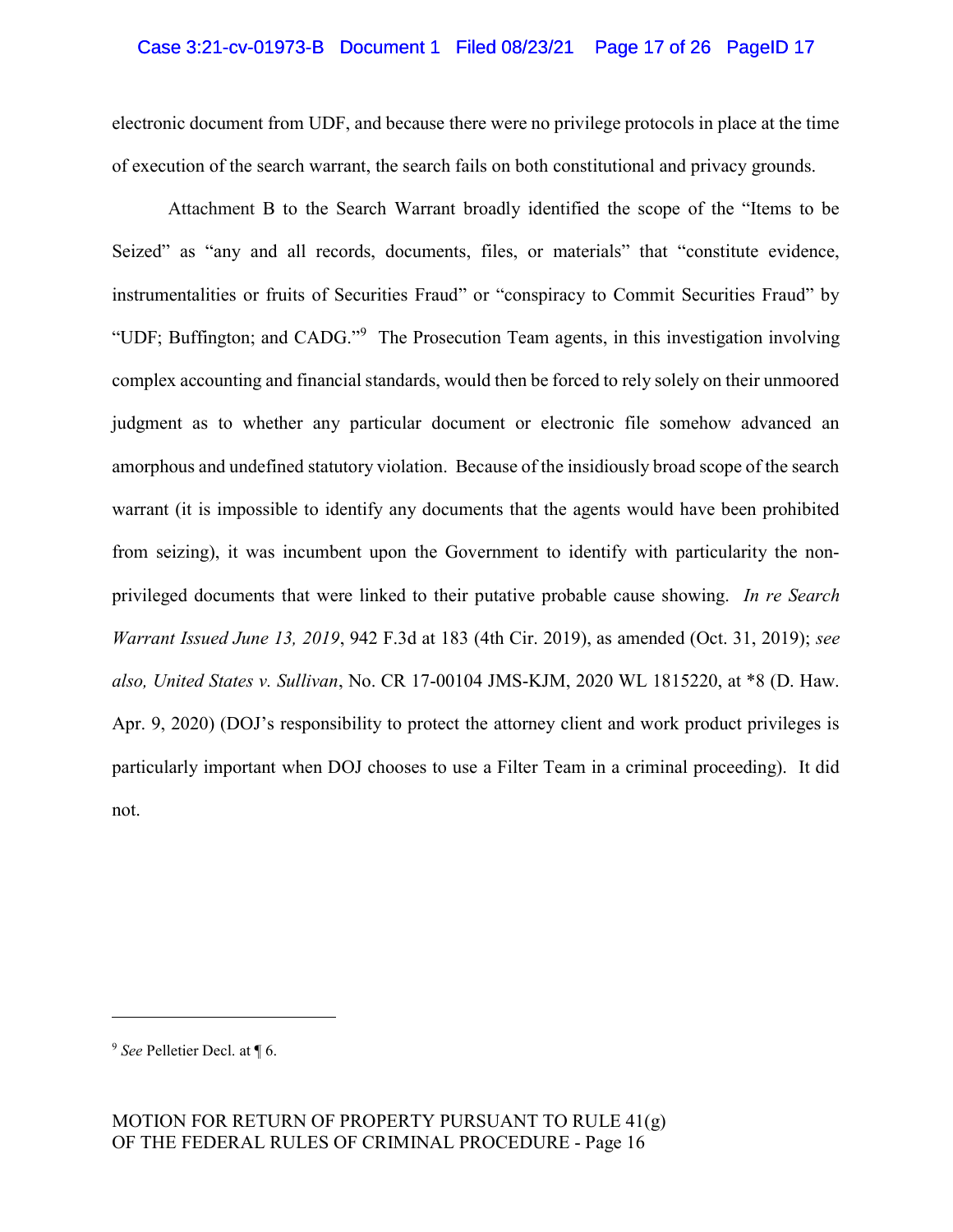# IV. ARGUMENT

# A. Protection from Any Disclosure is the Primary Purpose of the Attorney-Client Privilege

"The attorney-client privilege is the oldest of the privileges for confidential communications known to the common law." Upjohn Co. v. United States, 449 U.S. 383, 389 (1981). The Fifth Circuit recognizes that the benefits of the privilege "accrue only if clients remain 'free from the consequences or the apprehension'" of involuntary disclosure of those confidential communications. In re Itron, Inc., 883 F.3d 553, 561 (5th Cir. 2018) (quoting Hunt v. Blackburn, 128 U.S. 464, 470 (1888)). The privilege empowers the privilege holder with the right to "prevent any other person from disclosing confidential communications between him and his attorney." In re Search Warrant Issued June 13, 2019, 942 F.3d at 173 (4th Cir. 2019) (quoting Black's Law Dictionary 129 (6th ed. 1990)).

Courts have routinely confirmed that confidentiality and protection from any disclosure is the primary purpose of the privilege. "Mandatory disclosure of the communications is the exact harm the privilege is meant to guard against, and this disclosure is not remedied merely because a disclosed confidence is not used against the holder in a particular case." In re Lott, 424 F.3d 446, 451-52 (6th Cir. 2005); see also Bogosian v. Gulf Oil Corp., 738 F.2d 587, 591 (3d Cir. 1984) (forcing a party to comply with a discovery order while it appealed a claim of privilege destroys the right sought to be protected). That is why courts have found that a privilege holder suffers irreparable harm when the Government seizes their attorney-client privileged materials. In the Matter of 636 S. 66th Terrace, Kansas City, Kan., 835 F. Supp. 1304, 1306 (D. Kan. 1993) (with the privileged materials in the hands of the Government, any confidentiality of the privileged materials was lost and the movants were "effectively denied the protection of the privilege."). The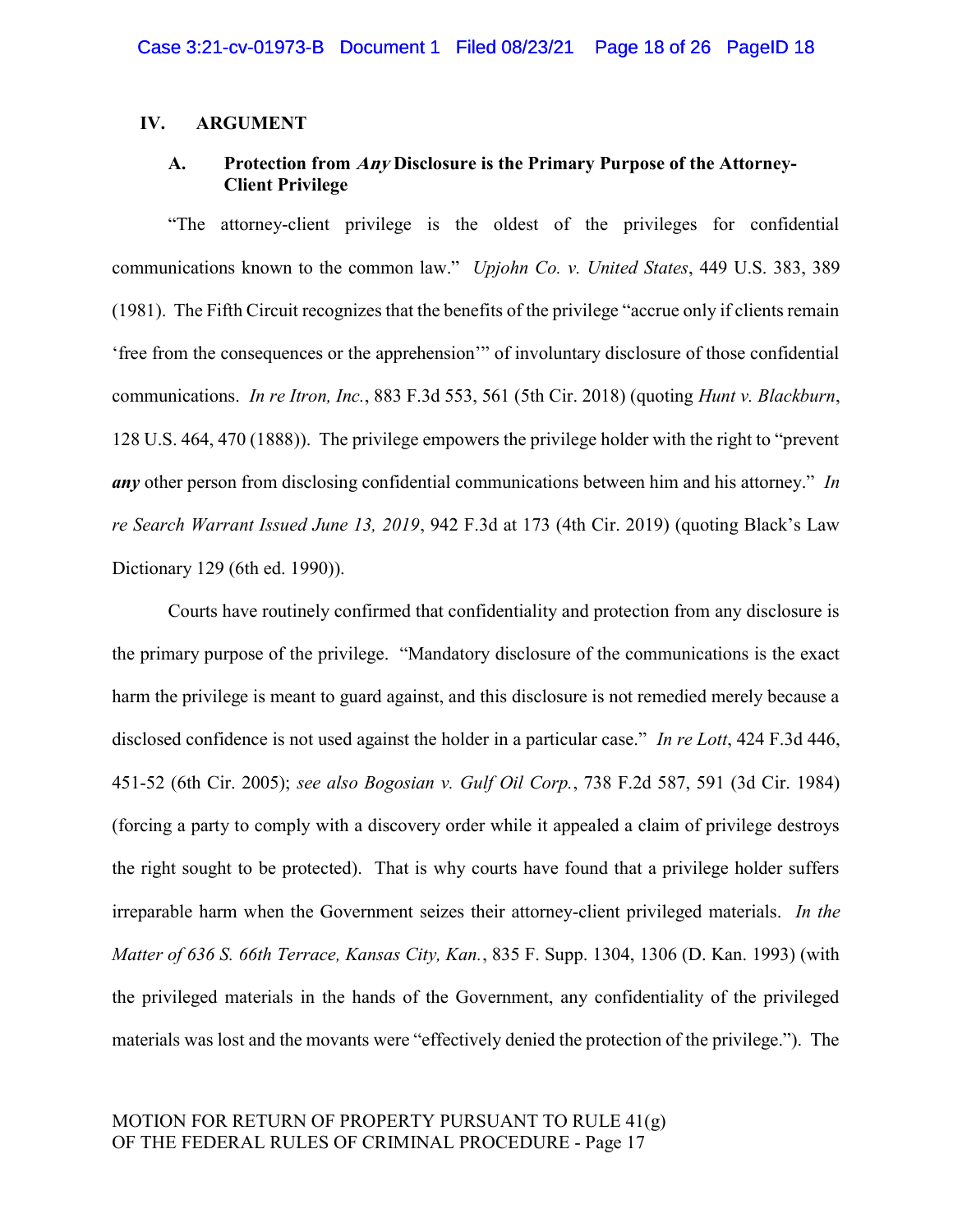immediate loss of confidentiality when the Government seizes privileged materials cannot be cured "even though communications later deemed to be privileged will be inadmissible at trial." Chase Manhattan Bank, N.A. v. Turner & Newall, PLC, 964 F.2d 159, 165 (2d Cir. 1992).

# B. DOJ Bears the Responsibility of Protecting the Privilege of Materials it Elects to Seize

Numerous courts confirm that DOJ is obligated to protect the privileged materials that DOJ elects to seize. As the Fourth Circuit noted recently, "[F]ederal agents and prosecutors rummaging through [legal] materials that are protected by attorney-client privilege and the work-product doctrine is at odds with the appearance of justice." In re Search Warrant Issued June 13, 2019, 942 F.3d at 183 (4th Cir. 2019), as amended (Oct. 31, 2019); see also United States v. Sullivan, No. CR 17-00104 JMS-KJM, 2020 WL 1815220, at \*8 (D. Haw. Apr. 9, 2020) (DOJ's responsibility to protect the attorney client and work product privileges is particularly important when DOJ chooses to use a Filter Team in a criminal proceeding); Pedersen, 2014 WL 3871197, at \*29 (recognizing that the paramount purpose of DOJ's Filter Team is to prevent the disclosure of privileged information to the Prosecution Team and to protect the attorney-client privilege).

# C. Courts Have Repeatedly Expressed Skepticism Regarding DOJ's Use of Filter Teams Rather than Seeking Independent Reviews

Several courts have concluded that the mere use of Government Filter Teams is a *per se* intrusion into the attorney-client privilege. In re Search Warrant Issued June 13, 2019, 942 F.3d at 175; Klitzman, Klitzman & Gallagher v. Krut, 744 F.2d 955, 961 (3d Cir. 1984); United States v. Neill, 952 F.Supp. 834, 840-41 (D.D.C. 1997); Pederson, 2014 WL 3871197, at \*29. Courts have also recognized that "an adverse party's review of privileged materials seriously injures the privilege holder." In re Search Warrant Issued June 13, 2019, 942 F.3d at 175. Here, the USAO-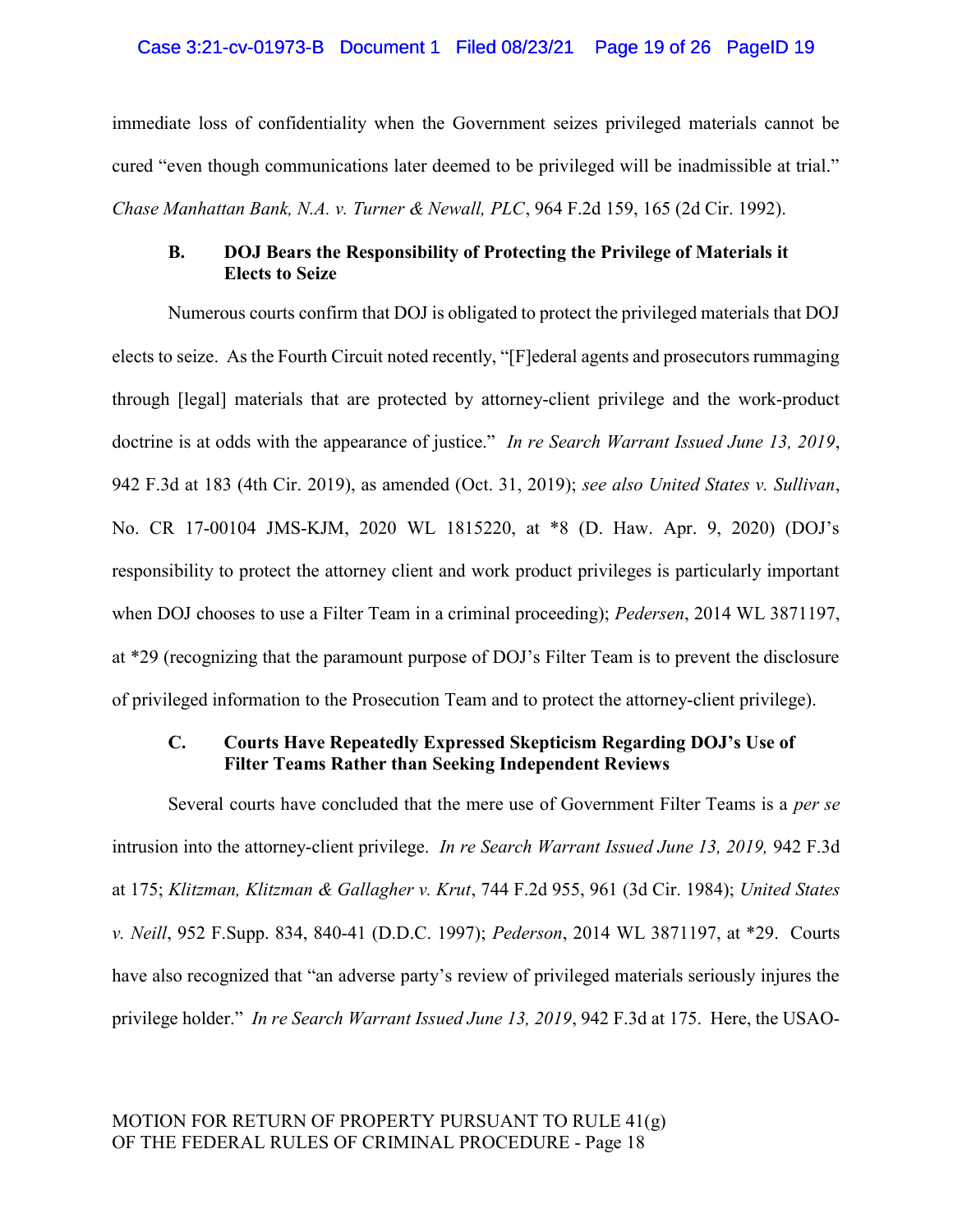#### Case 3:21-cv-01973-B Document 1 Filed 08/23/21 Page 20 of 26 PageID 20

NDTX has gone even further by failing even to properly implement any real Filter Team process, if it had one at all. As discussed above, the USAO-NDTX first failed to have Filter Team agents prevent Prosecution Team agents, like FBI Agent Edson, from seizing and reviewing UDF's privileged materials on the day of the search and later proceeded with the investigation for two years without any Filter Team in place at all.

# D. Pursuant to Federal Rule of Criminal Procedure 41(g), the Court Should Order the USAO-NDTX to Return UDF's Property

A district court must consider four factors when deciding whether to grant a pre-indictment motion for return of property: (1) whether the motion for return of property accurately alleges that the Government agents … displayed "a callous disregard" for the rights of the plaintiff; (2) whether the plaintiff had an individual interest in and need for the material whose return he seeks; (3) whether the plaintiff would be irreparably injured by the denial of the return of property; and (4) whether the plaintiff has an adequate remedy at law for the redress of his grievance. *Richey v.* Smith, 515 F.2d 1239, 1243-44 (5th Cir. 1975). As demonstrated by the Fifth Circuit's recent Harbor Healthcare decision, UDF meets all of the four factors listed above.

In *Harbor Healthcare*, the United States Attorney's Office for the Eastern District of Texas ("USAO") was conducting a parallel investigation of Harbor Healthcare with the Department of Health and Human Services and the Civil Division at DOJ. 2021 WL 3009732, at \*2. The Civil Division issued a Civil Investigative Demand seeking documents. Harbor retained attorneys and generated privileged material related to the defense of the civil investigation. Id. Following these actions, the USAO sought a warrant to search Harbor's offices and executed the warrants in May 2017. Id. at \*1. The USAO seized terabytes of electronic documents and hundreds of boxes of paper documents. Id. It then assembled a Filter Team to review the seized materials for privileged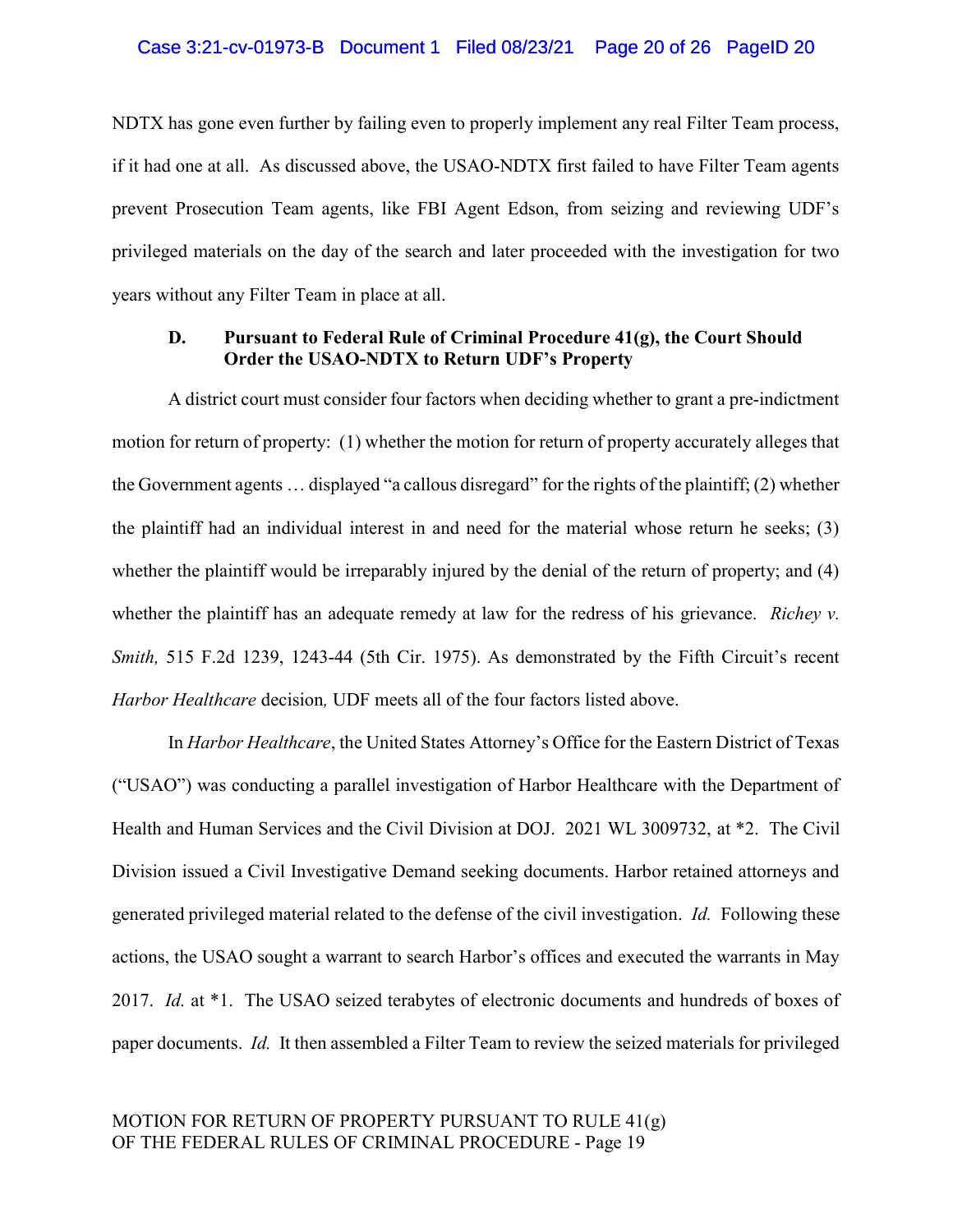## Case 3:21-cv-01973-B Document 1 Filed 08/23/21 Page 21 of 26 PageID 21

materials. Id. Unlike the facts here, the USAO actually provided Harbor a list of documents that the Filter Team had promoted to the Prosecution Team. Id. at \*5. From that list, Harbor identified a significant number of privileged documents that the USAO's Filter Team had promoted to its Prosecution Team. Id. Harbor repeatedly attempted, but ultimately failed, to get the Filter Team to return Harbor's privileged material. *Id.* As a result, Harbor filed a pre-indictment Rule  $41(g)$ motion for the return of its property. *Id.* at \*\*3-4. Harbor asked the district court for an order requiring DOJ to return all seized documents to Harbor. Id. at \*5.

The district court granted the Government's motion to dismiss stating that it would not exercise its equitable jurisdiction over Harbor's pre-indictment Rule 41(g) motion because DOJ had adequate processes in place to protect Harbor's privileged information. Harbor appealed. The Fifth Circuit held otherwise and reversed the district court. Id. at \*4-6.

As to Richey's first factor—callous disregard—the Fifth Circuit held that DOJ showed callous disregard for several reasons that also apply here. First, DOJ failed to seek express prior authorization from the issuing Magistrate Judge for the seizure of attorney-client materials. Id. at \*4. Second, the USAO knew that Harbor's offices would contain privileged materials. Id. Third, the USAO refused to return Harbor's privileged materials. Id. at \*5.

Those same facts exist here. First, it does not appear that the USAO-NDTX notified the Magistrate Judge who authorized the search that the Prosecution Team would be seizing attorneyclient privileged material from UDF. Pelletier Decl. at ¶ 6; see Harbor Healthcare, 2021 WL 3009732, at \*4 (criticizing the USAO for failing to "seek express prior authorization from the issuing Magistrate Judge for the seizure of attorney-client privileged materials."). Second, the USAO-NDTX cannot dispute that the Prosecution Team knew that UDF's office contained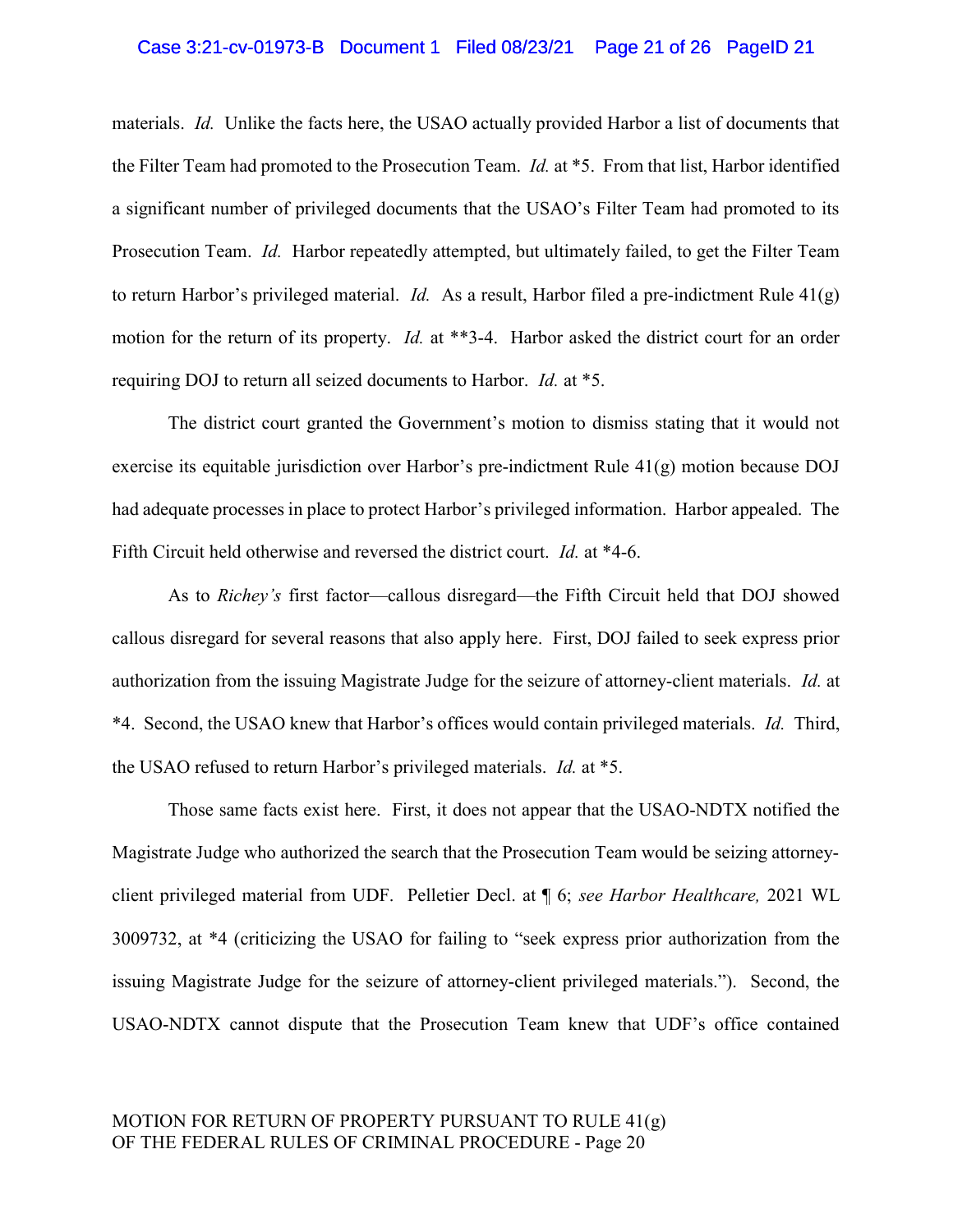## Case 3:21-cv-01973-B Document 1 Filed 08/23/21 Page 22 of 26 PageID 22

privileged materials. As a publicly traded company, UDF IV regularly communicated with its outside counsel on various corporate and litigation matters. In addition, the USAO-NDTX also knew that UDF was working with outside counsel on the parallel investigation that the SEC was conducting and that UDF's Independent Committee had retained counsel at the law firm of Thompson & Knight to review UDF's operations. Pelletier Decl. at ¶ 4. Third, UDF has repeatedly asked the USAO-NDTX to return of all of its privileged material—to no avail. Id. at ¶ 25.

As to Ritchey's second factor—need for the seized material—the Fifth Circuit held that Harbor had a need for the seized documents because Harbor had a need to protect the privacy of the privileged material in its documents. Harbor Healthcare, 2021 WL 3009732, at \*5. The Court criticized the USAO for retaining Harbor's privileged documents for approximately four years since the search on May 18, 2017. Id. at 10. UDF, likewise, has a need to protect the privacy of the privileged materials FBI-Dallas seized more than five and one-half years ago during the search of UDF's offices.

As to Ritchey's third factor—irreparable injury—the Fifth Circuit emphasized that "Harbor remains injured as long as the Government retains its privileged documents. That injury can only be made whole by the Government returning and destroying its copies of the privileged material." Id. at \*6. Similarly, UDF has demonstrated irreparable injury here because the USAO-NDTX retains its privileged documents, refuses to return its privileged documents, refuses to disclose its protocols for the handling of privileged materials, refuses to recognize its responsibility to protect UDF's privileges, and has taken affirmative steps to violate UDF's right to privacy.

As to Ritchey's fourth factor—adequate remedy at law—the Fifth Circuit held that a motion to suppress was inadequate because it was not certain that charges would ever be filed against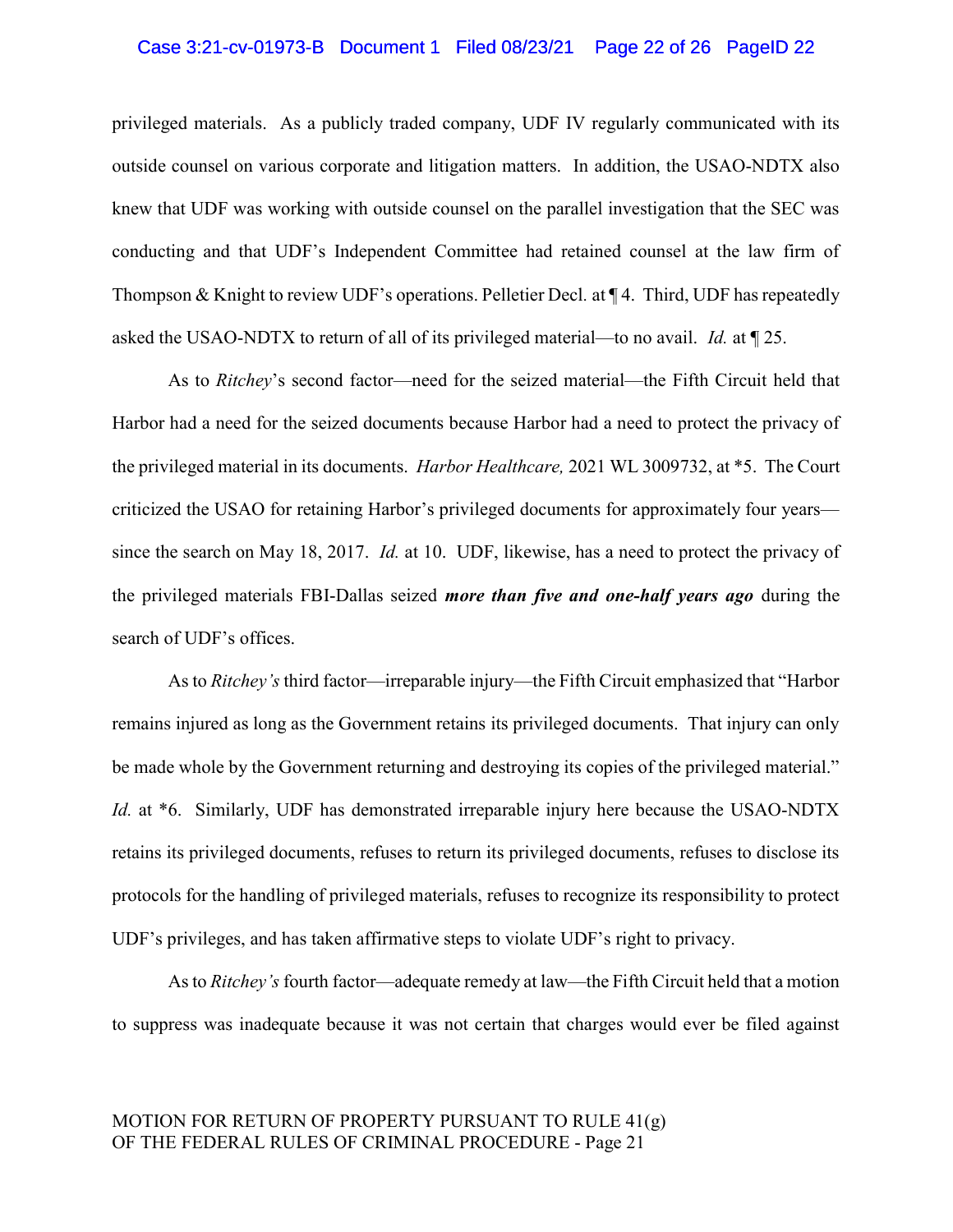## Case 3:21-cv-01973-B Document 1 Filed 08/23/21 Page 23 of 26 PageID 23

Harbor—so Harbor may never have an opportunity to file a motion to suppress. *Id.* In addition, the Fifth Circuit emphasized that suppression motions vindicate an interest entirely different from a Rule 41(g) motion because a suppression motion does not force the Government to return the seized material to the defendant. Id. Here, the USAO-NDTX has advised UDF that it will not be charged. See Pelletier Decl. at ¶ 23. Under these circumstances, UDF's situation with the USAO-NDTX demonstrates that UDF has no adequate remedy at law to protect its privacy rights in its privileged documents. Like Harbor, UDF may never have the ability to file a post-indictment motion, and a post-indictment motion would address a different interest—the right to not have illegally obtained evidence used at trial—than the right that this motion addresses—UDF's right to privacy.

## E. The Failure of the Prosecution Team to Review and Return all Privileged and Non-Responsive Materials in a Timely Manner Warrants Broad Relief

The search here was conducted more than a half-decade ago. The overbroad electronic and physical search, which included the seizure of extensive privileged material as well as volumes of out-of-scope records, has not yet been completed as no privileged documents or out-of-scope documents have been returned to UDF. Nevertheless, and despite the constant and substantial economic disruption to UDF's ongoing operations, the Prosecution Team continues to shirk and attempt to offload its lawful responsibilities resulting from its flawed and corrupt search and retention of the material seized from UDF's offices. By choosing to execute a search warrant rather than issue a subpoena, the Prosecution Team opted to assume the responsibility and consequences of deciphering the privileged status and proper scope of the material seized. The Prosecution Team has grossly failed at that task. Now, more than five and one-half years hence, equity demands that everything seized be returned to UDF. See, e.g., United States. v. Metter, 860 F. Supp. 2d 205,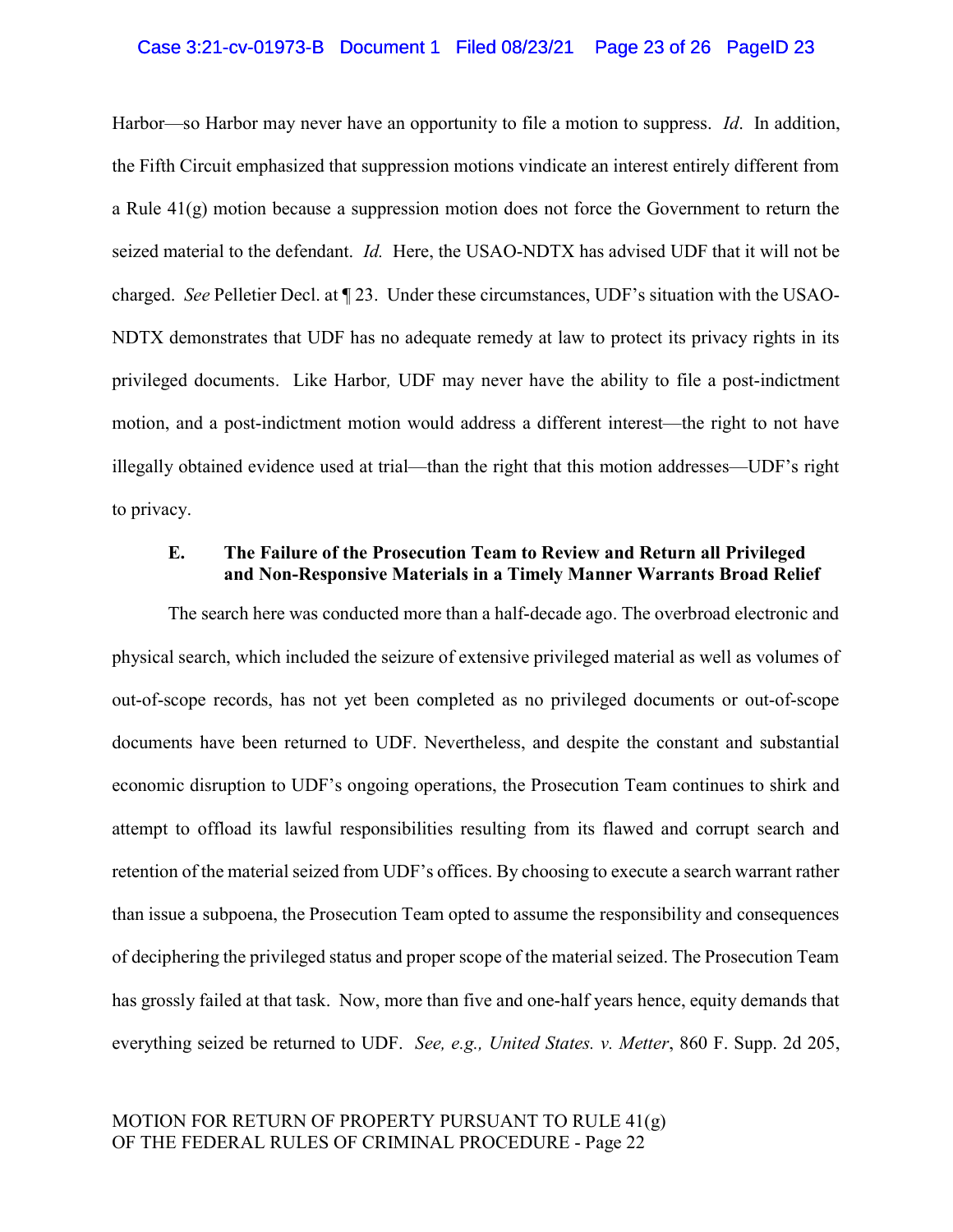### Case 3:21-cv-01973-B Document 1 Filed 08/23/21 Page 24 of 26 PageID 24

215 (E.D.N.Y. 2012) ("The Fourth Amendment requires the government to complete its review, i.e., execute the warrant, within a 'reasonable' period of time. Numerous cases hold that a delay of several months between the seizure of electronic evidence and the completion of the government's review of that evidence as to whether it falls within the scope of the warrant is reasonable."); see also, United States v. Wey, 256 F. Supp. 3d 355, 405 (S.D.N.Y. 2017) (suggesting it may have violated the Fourth Amendment where the Government conducted searches of electronically stored information three-plus years after the warrants were executed).

## V. CONCLUSION

For the reasons stated above, UDF respectfully requests that this Court direct the Government to respond to the six unanswered questions posed in the *Introduction* above so the Court may fashion the broadest and most appropriate form of relief to UDF. Moreover, given the privilege breaches, the overbreadth of the search, and the Government's utter failure to complete its review within a reasonable period of time, the only appropriate remedy would be an order requiring the USAO-NDTX to return all originals and copies of all materials seized from UDF's headquarters on February 18, 2016.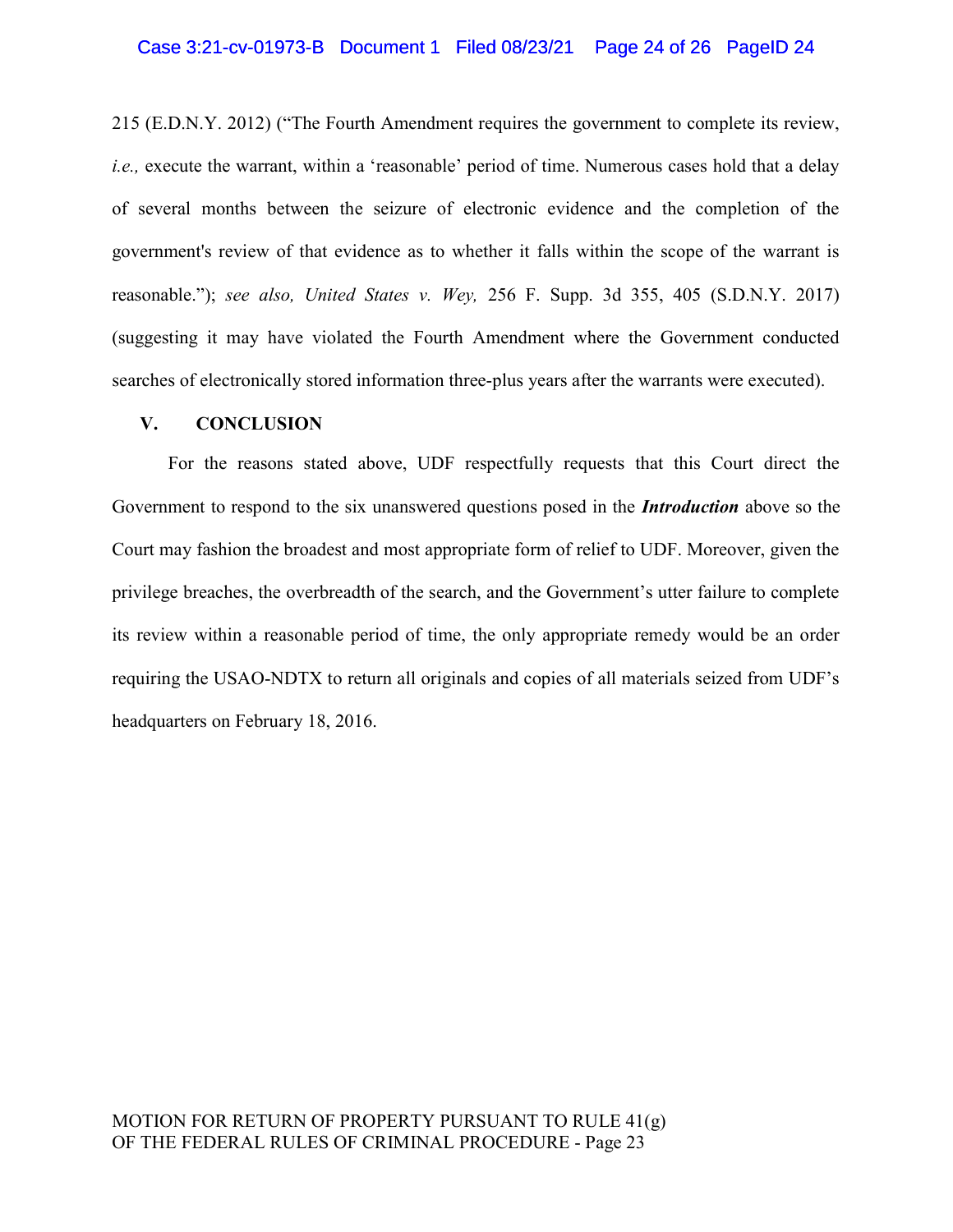Dated: August 23, 2021 Respectfully submitted,

 /s/ Stewart H. Thomas\_\_\_\_\_\_\_\_\_\_\_\_\_ Stewart H. Thomas State Bar No. 19868950 sthomas@hallettperrin.com Elizabeth A. Fitch State Bar No. 24075777 efitch@hallettperrin.com Jesse F. Beck State Bar No. 24097356 jbeck@hallettperrin.com HALLETT & PERRIN, PC 1445 Ross Avenue, Suite 2400 Dallas, Texas 75202 Telephone: 214.953.0053 Facsimile: 214.922.4142

 Paul E. Pelletier, Esq. (pro hac vice forthcoming) pepelletier3@gmail.com District of Columbia Bar No. 997145 Massachusetts Bar No. 393515 3500 Morningside Drive Fairfax, VA 22031 Telephone: 202.617.9151 Facsimile: 703.385.6718

# ATTORNEYS FOR UNITED DEVELOPMENT FUNDING